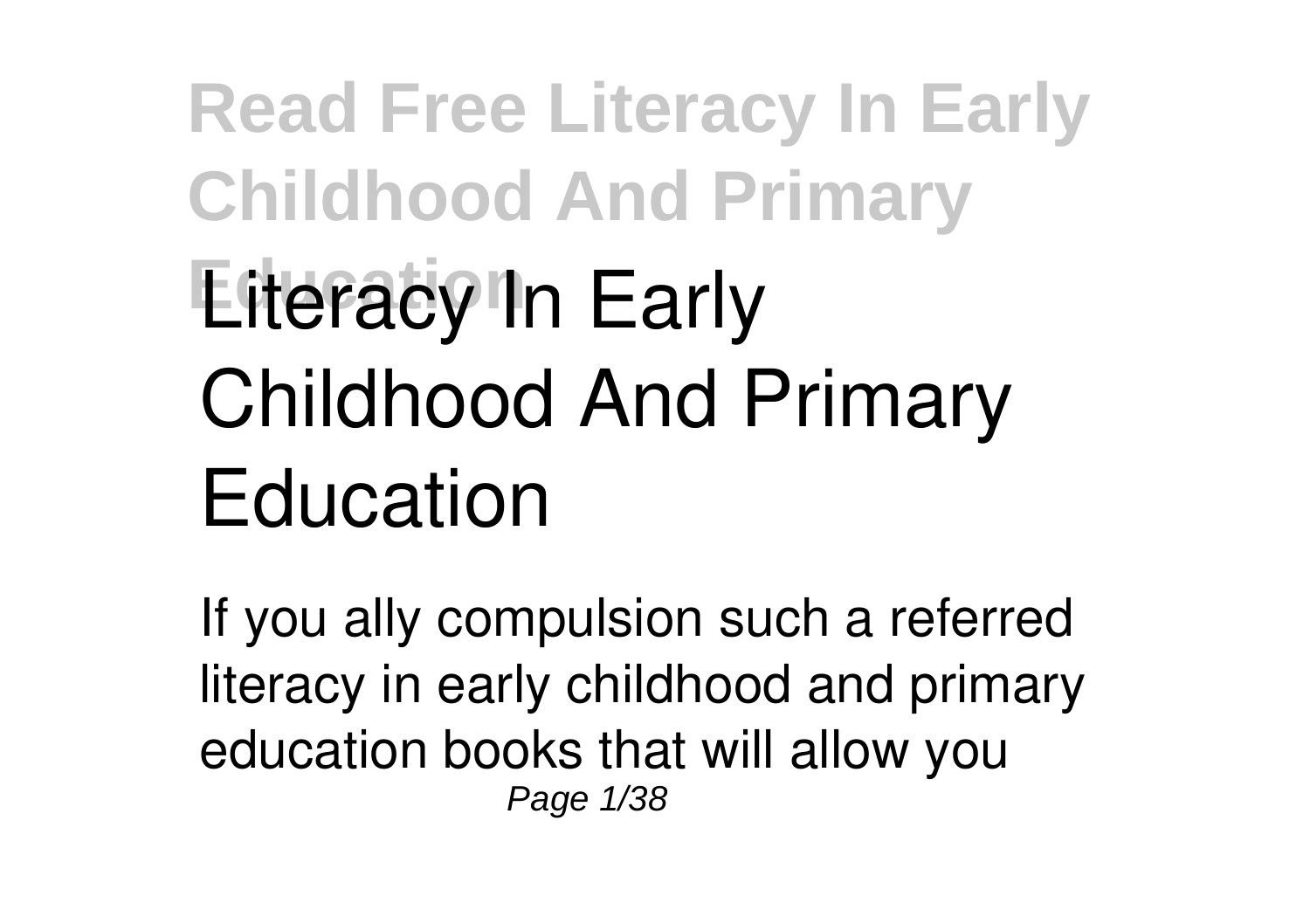**Education** worth, get the unquestionably best seller from us currently from several preferred authors. If you want to funny books, lots of novels, tale, jokes, and more fictions collections are with launched, from best seller to one of the most current released.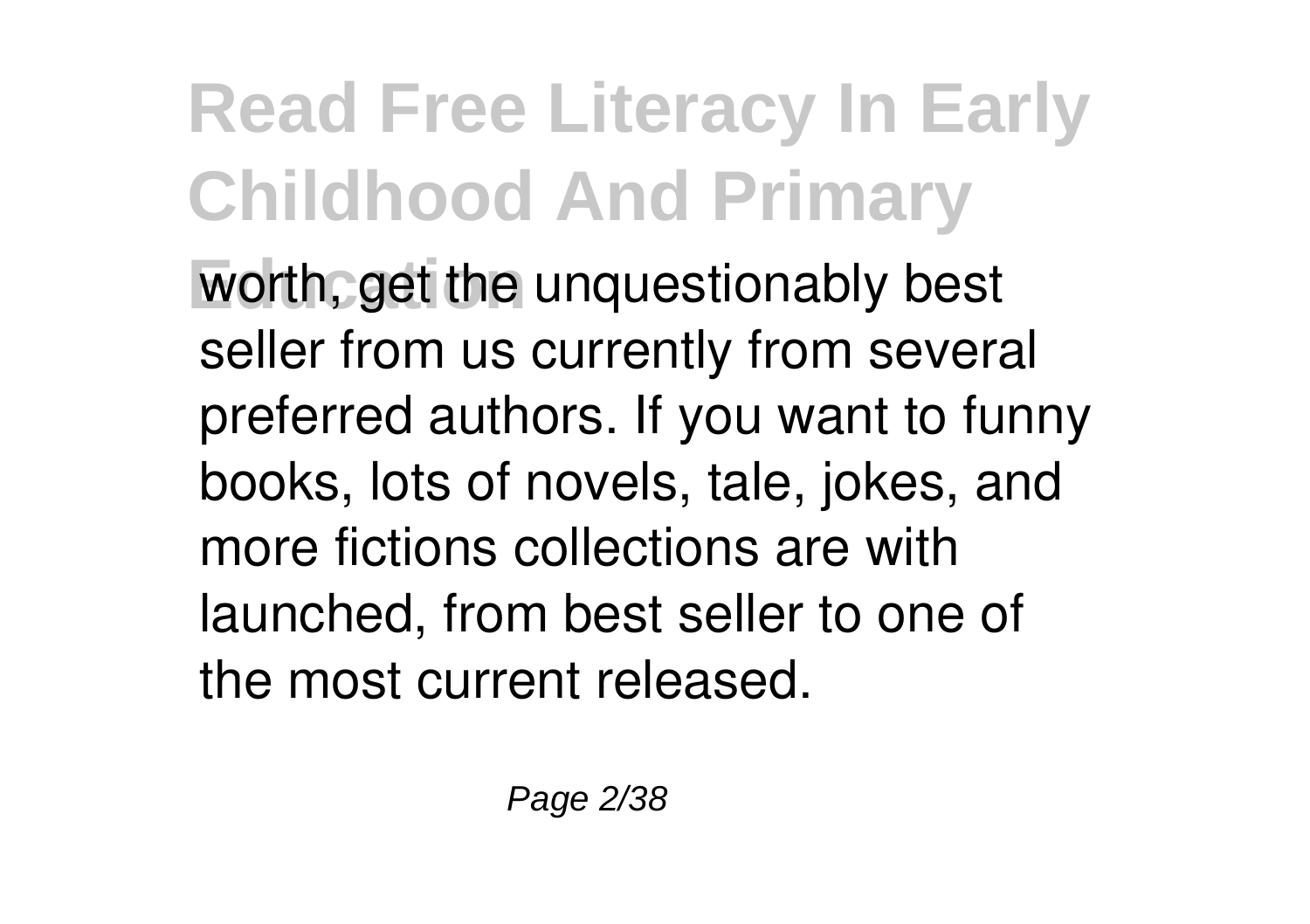**You may not be perplexed to enjoy** every book collections literacy in early childhood and primary education that we will unquestionably offer. It is not re the costs. It's virtually what you dependence currently. This literacy in early childhood and primary education, as one of the most operational sellers Page 3/38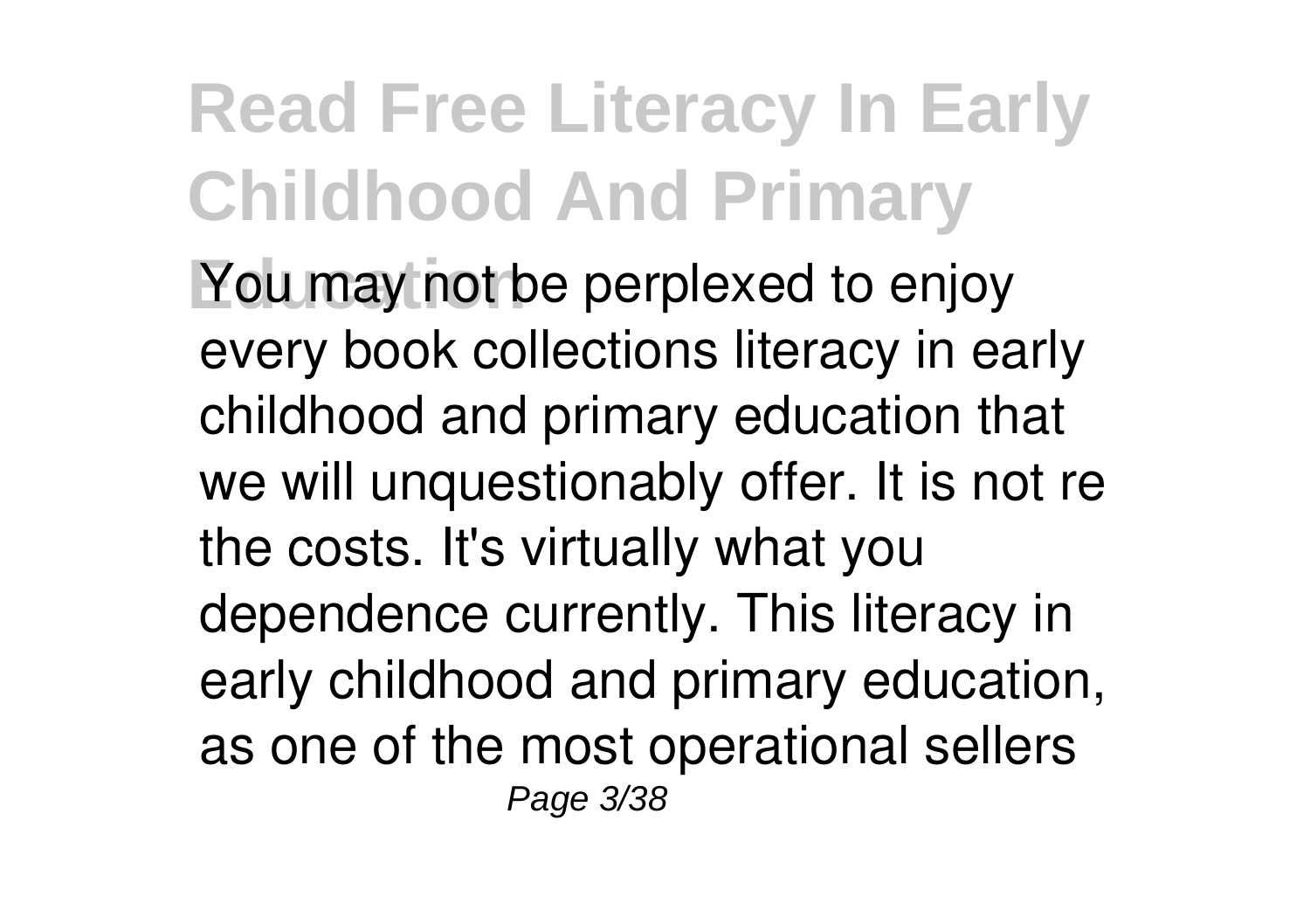**Read Free Literacy In Early Childhood And Primary here will categorically be in the midst** of the best options to review.

**Why we all need to start reading aloud to our kids | Keisha Siriboe | TEDxWanChai Science and Math Integrating Literacy in Early Childhood** Early Childhood Literacy and Page 4/38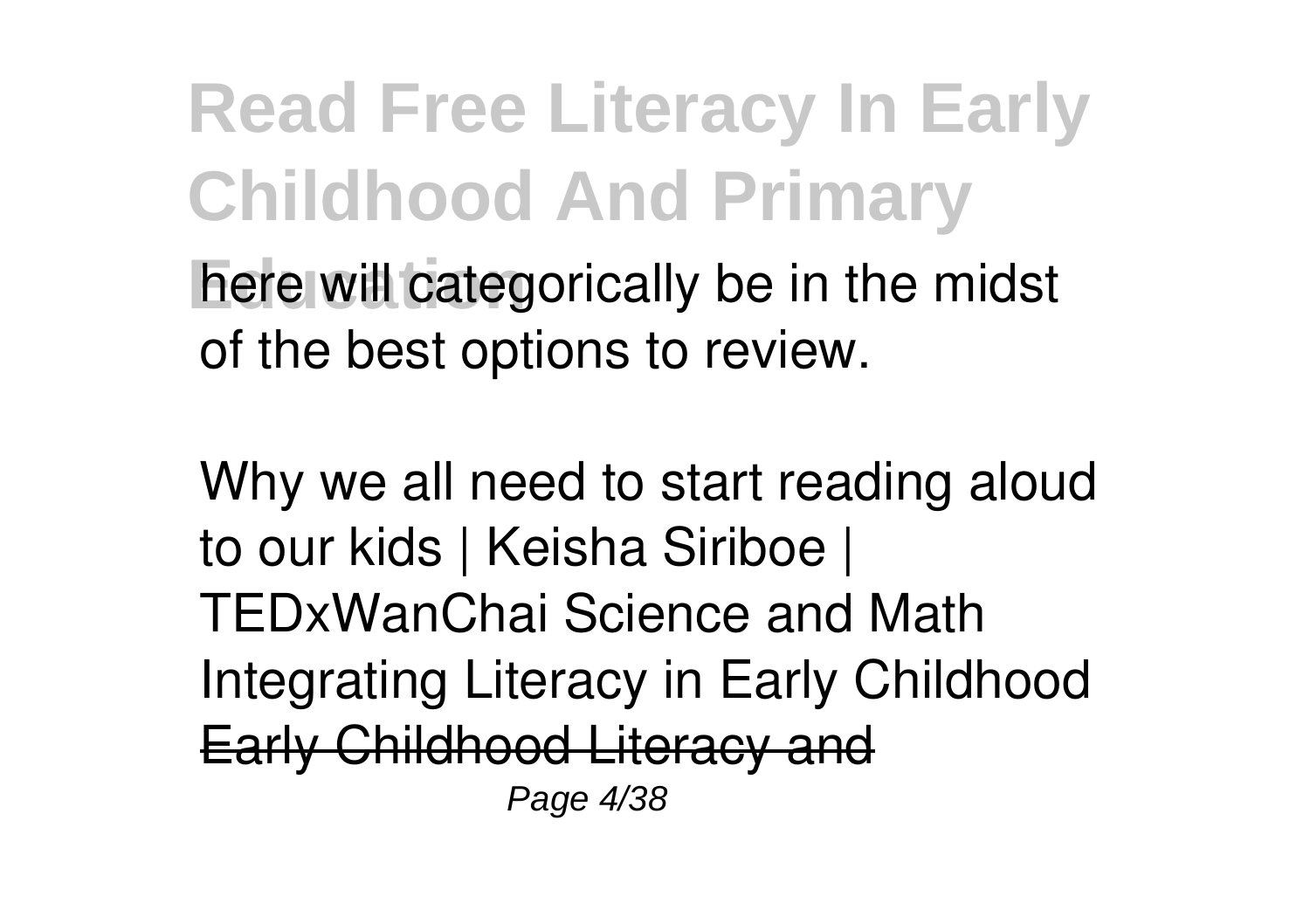**Education** Addressing the Whole Child Through Multi-Literacy Experiences **Webinar: Distance Learning - How to Read Books with Preschoolers Literacy and Learning in the Early Years Early Childhood Book Challenge** Expert **Webinar** *Literacy, Early Learning \u0026 Family Engagement* Page 5/38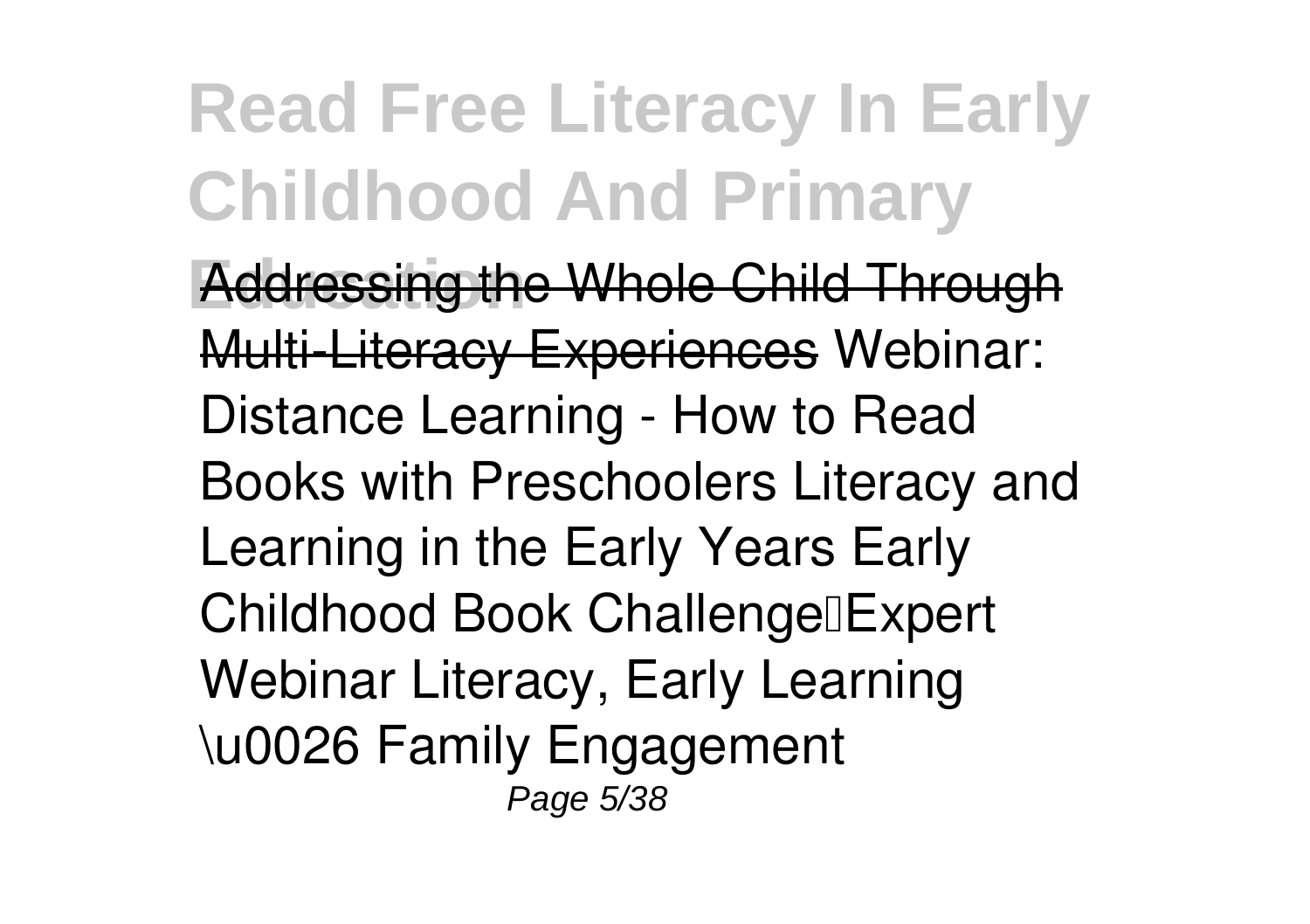- **Storytelling Beyond the Book Early** Childhood Literacy Practices *Improving early child development with words: Dr. Brenda Fitzgerald at TEDxAtlanta* The Benefits of Early **Literacy Strategies for Reading Aloud** to Young Children
- Can Storytime in the Laundromat Page 6/38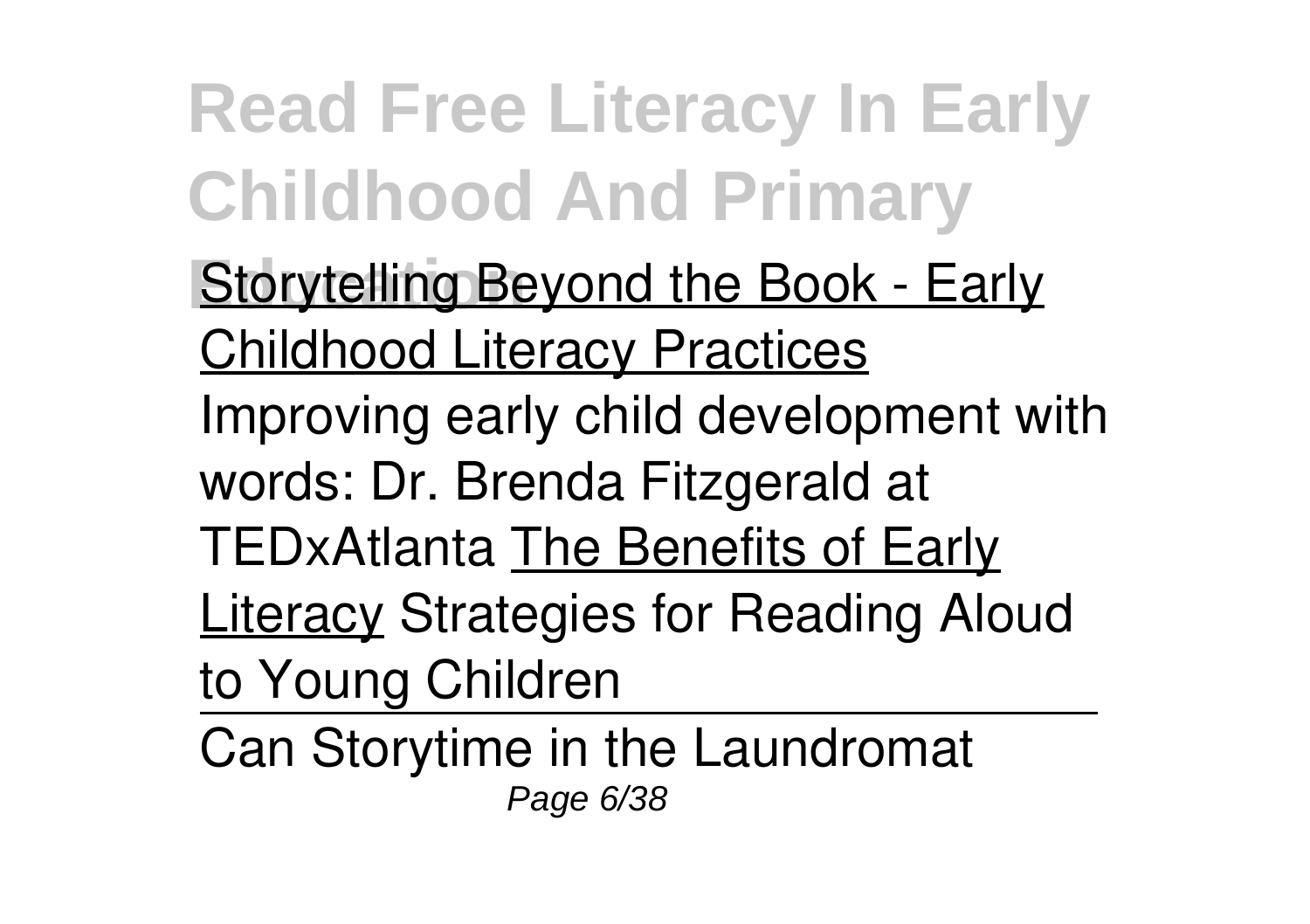**Improve Early-Childhood Literacy?The** Power and Importance of...READING! | Luke Bakic | TEDxYouth@TBSWarsaw *Dear Baby: The Importance of Early Childhood*

*Development | UNICEF USA*

Importance of Reading to Babies What

is Children's literature?, Explain

Page 7/38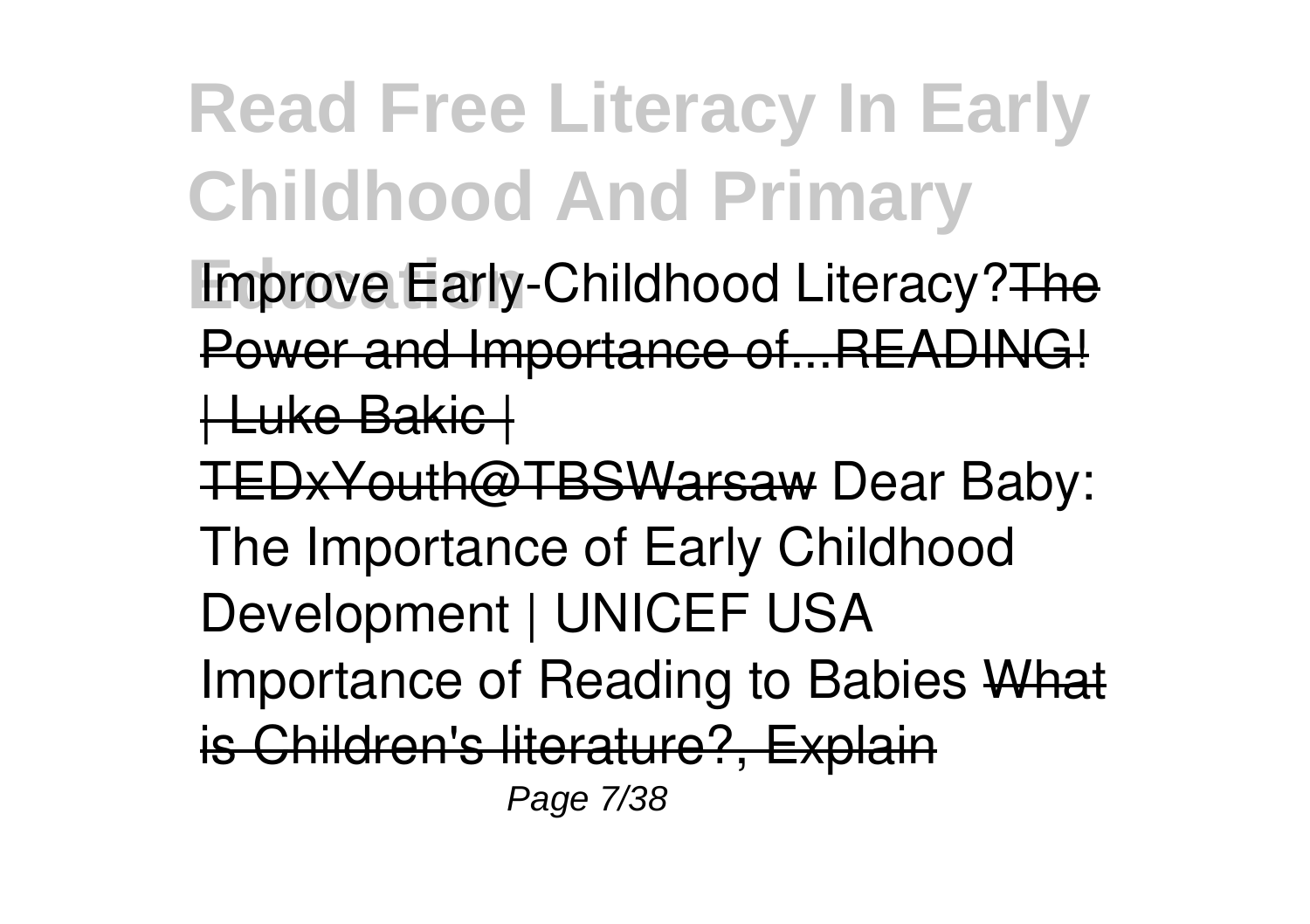**Education** Children's literature, Define Children's literature Learning Disabilities *Linking literacy learning through outdoor play* Skills Every Child Will Need to Succeed in 21st century | Dr. Laura A. Jana | TEDxChandigarh Early Literacy: Phonological Awareness EARLY LITERACY DEVELOPMENT Page 8/38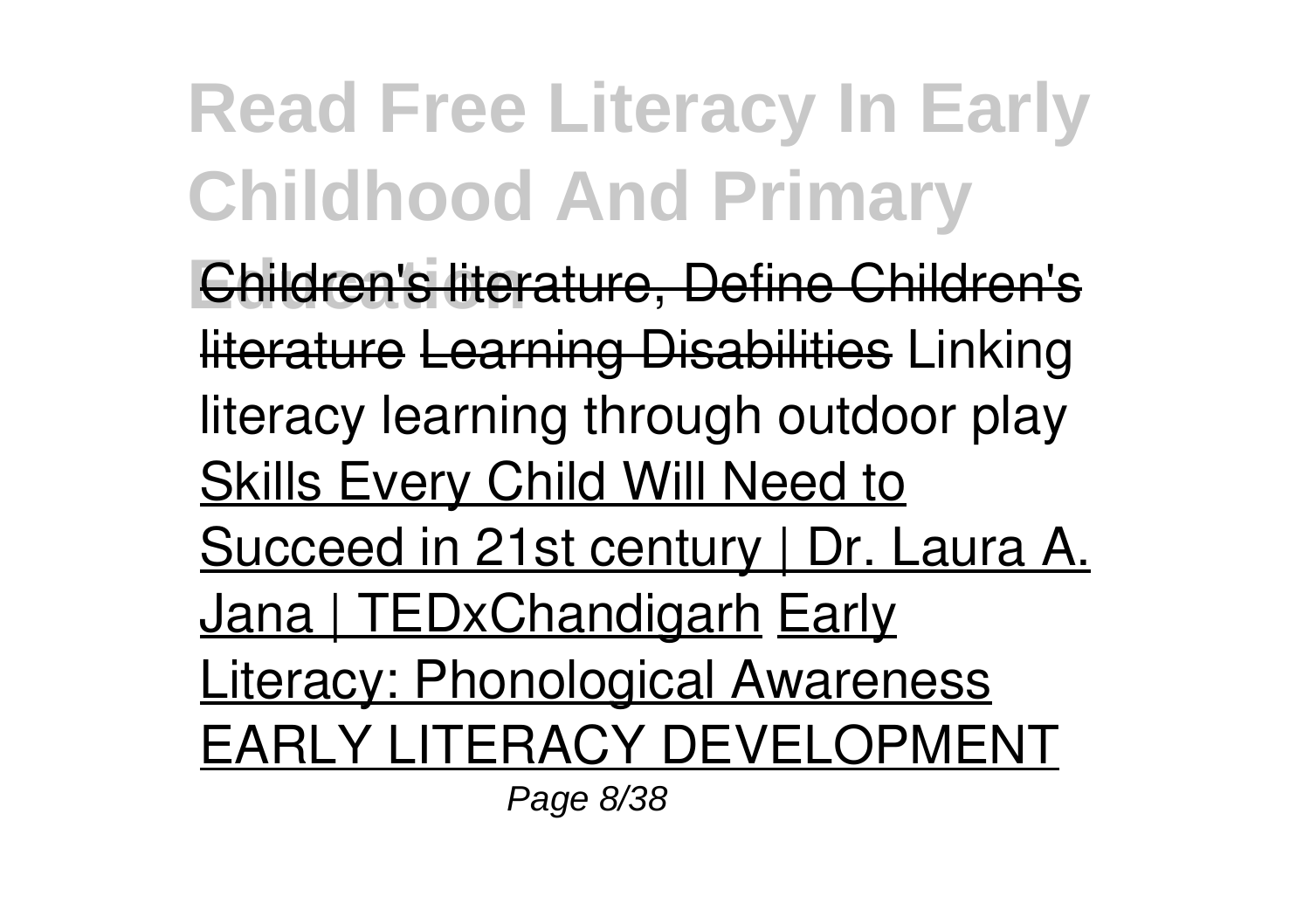**Read Free Literacy In Early Childhood And Primary Education** More Tips for Selecting Books and Promoting Literacy with Young Children Selecting the Correct Picture Books - Early Childhood Literacy *The importance of early childhood reading A Window To The World: Promoting Early Language and Literacy Development*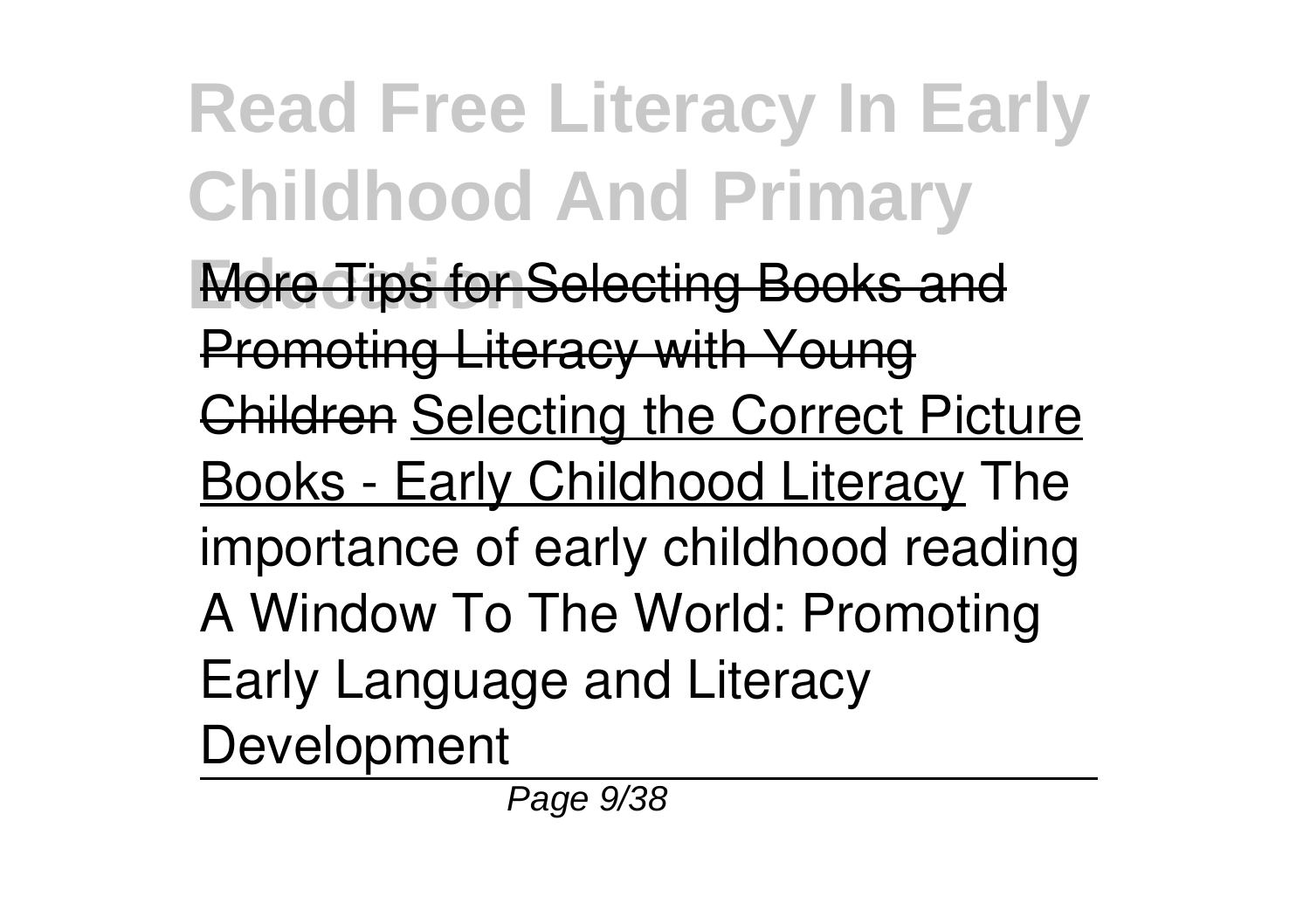**Early Childhood Literacy Documentary** Building Literacy Competencies in Early Childhood (Davidson Films, Inc.) Why is Children's Literacy So Important? - Ask An Expert *Early Literacy Skills - Everything Parents Need to Know Literacy In Early Childhood And* Page 10/38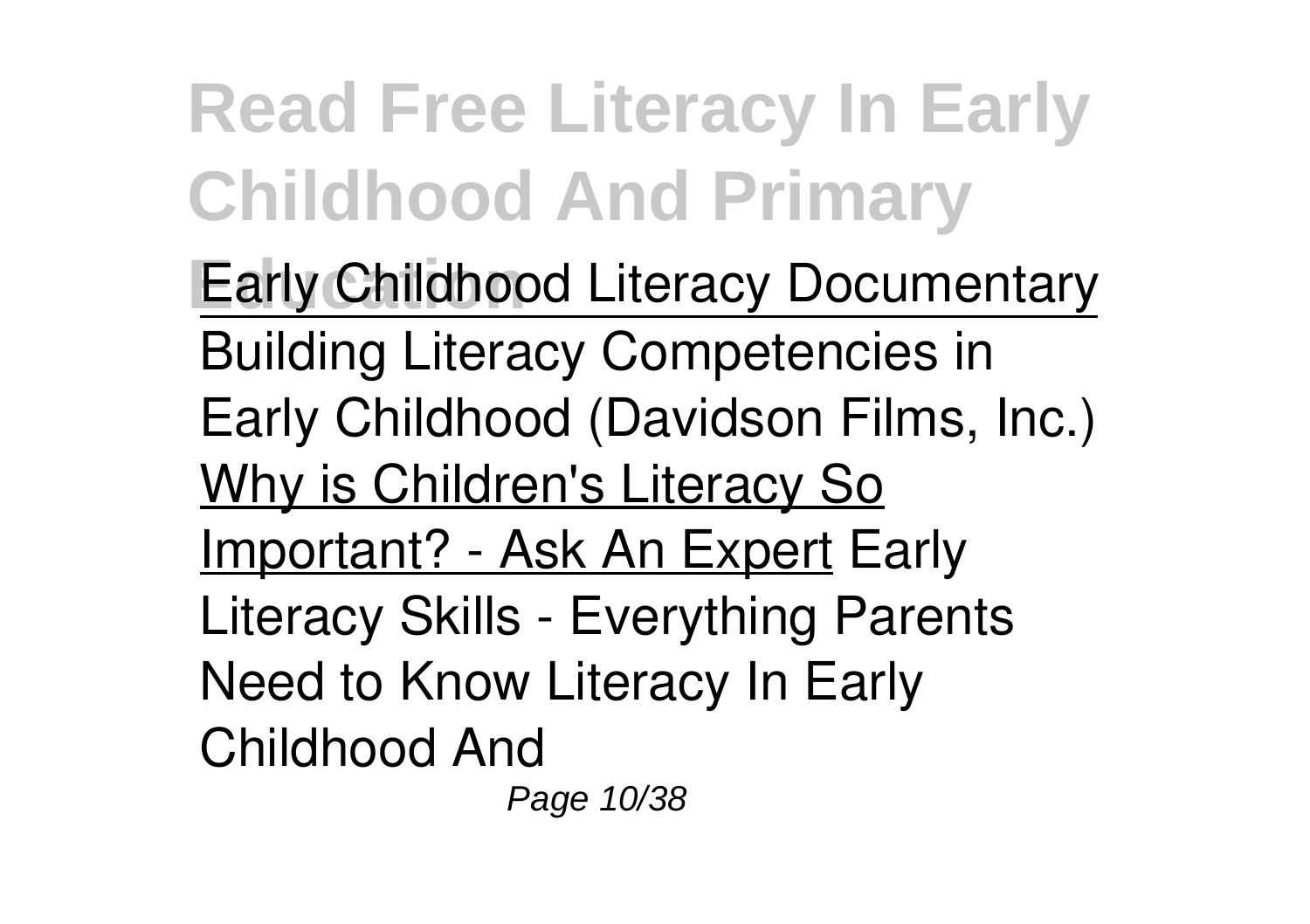**Read Free Literacy In Early Childhood And Primary Education** 3 Ways to Enhance Literacy in Early Childhood Learning. 1. Building Orientation Using Fingers. Reading to children is definitely a powerful literacy tool, but to enhance the experience teachers and parents can use fingers to build those literacy skills even more.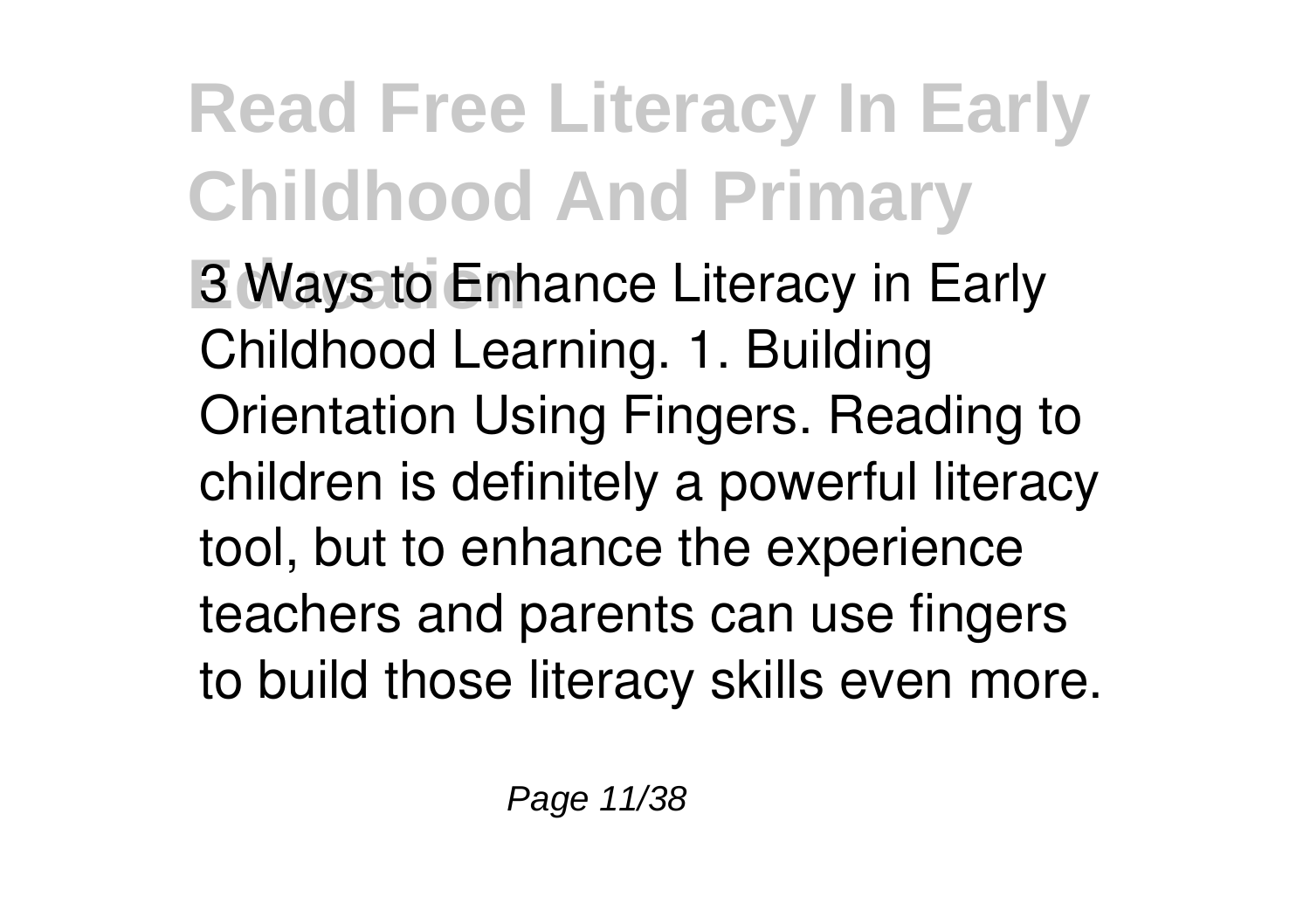**Read Free Literacy In Early Childhood And Primary Importance of Early Literacy for** *Children | Education ...* Language and literacy develop together as a baby grows from an infant, to a toddler, to a school-aged child and older. This development happens in an expected order, through social interactions, most often with Page 12/38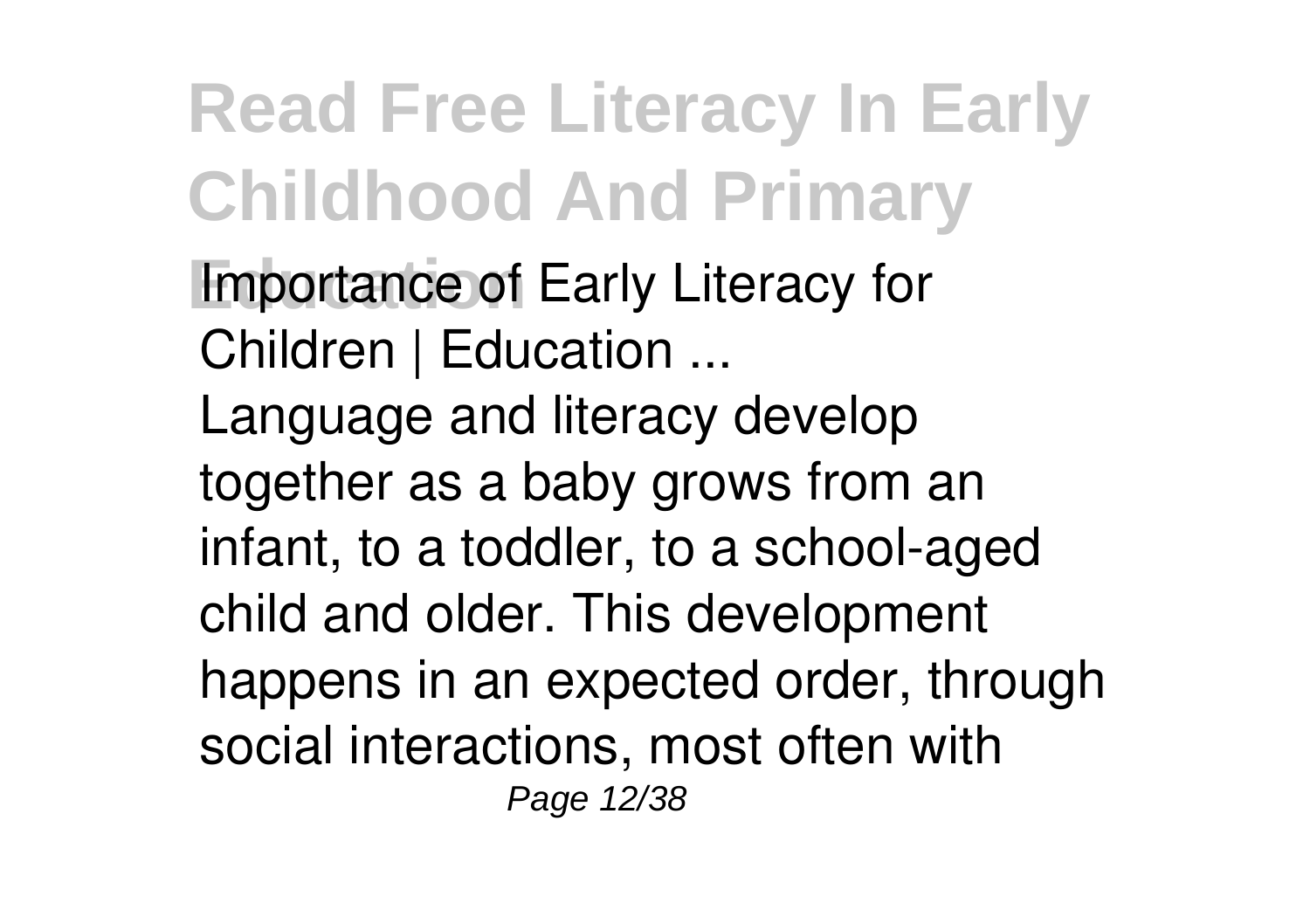**Parents.** The key to development is that interaction. Babies<sup>[]</sup> and toddlers<sup>[]</sup> brains grow quickly and the first three years are critical for language development.

*Early Literacy: Why Reading is Important to a Child's ...* Page 13/38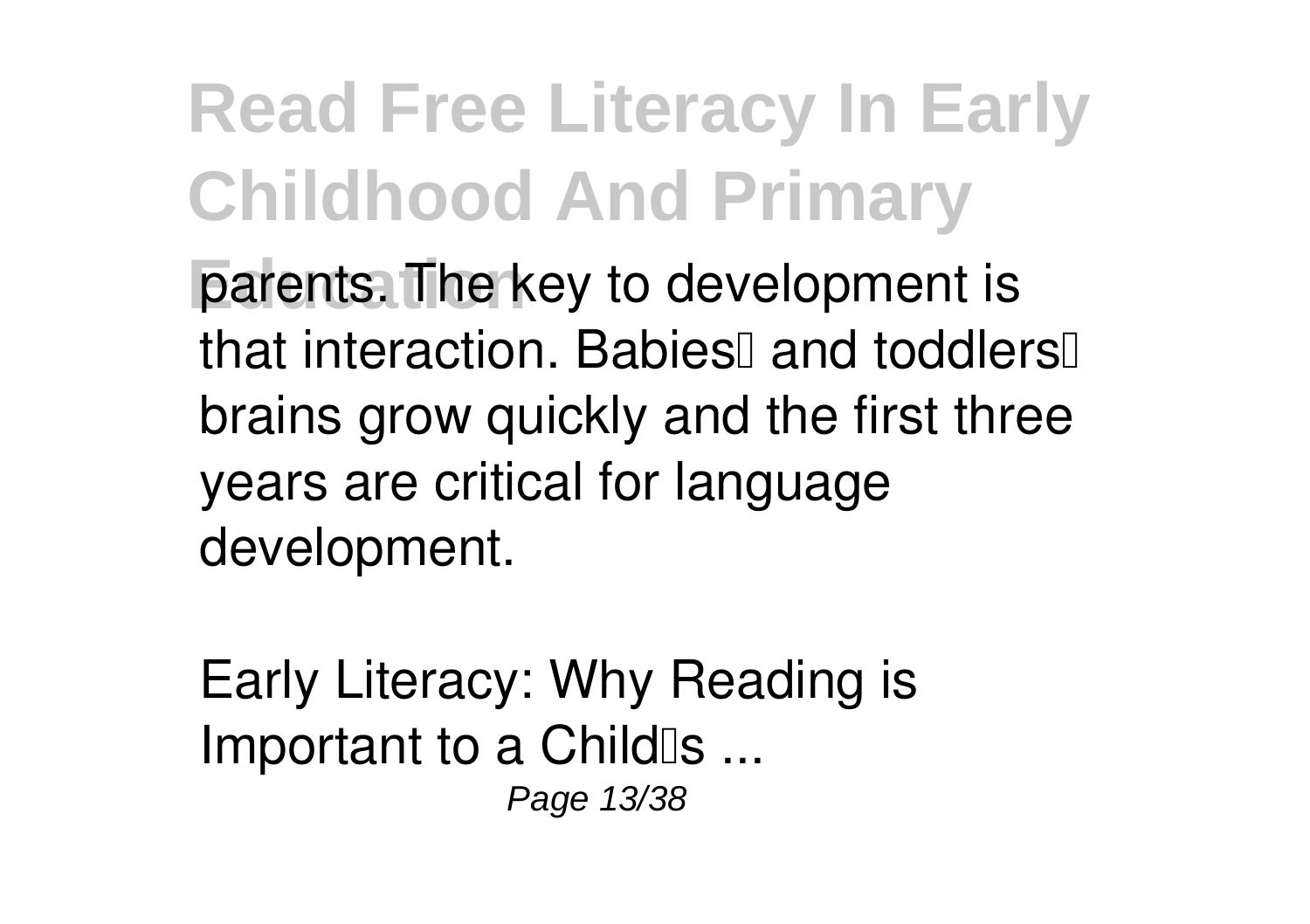**Why Early Childhood Literacy Is So** Important. The first five years of life offer a critical window for learning, with rapid brain development that does not occur at any other time. During the early years, children acquire the ability to think, speak, learn, and reason. Young children<sup>[]</sup>s ability to use Page 14/38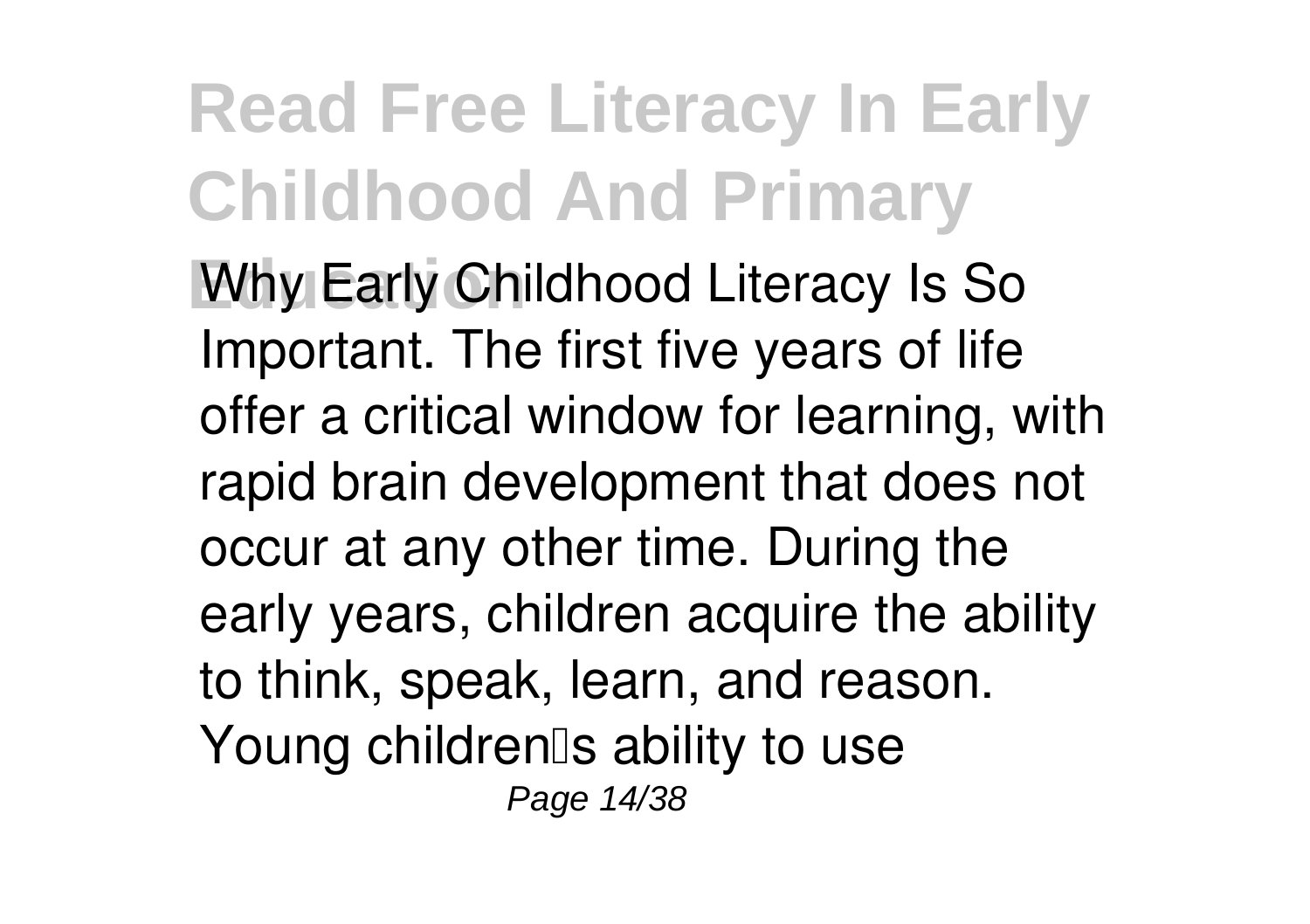**Read Free Literacy In Early Childhood And Primary Language and understand the meaning** of spoken and written words is related to later achievement in reading, writing, and spelling.

*Why Early Childhood Literacy Is So Important | The Carol ...* We whole heartedly agree. But we Page 15/38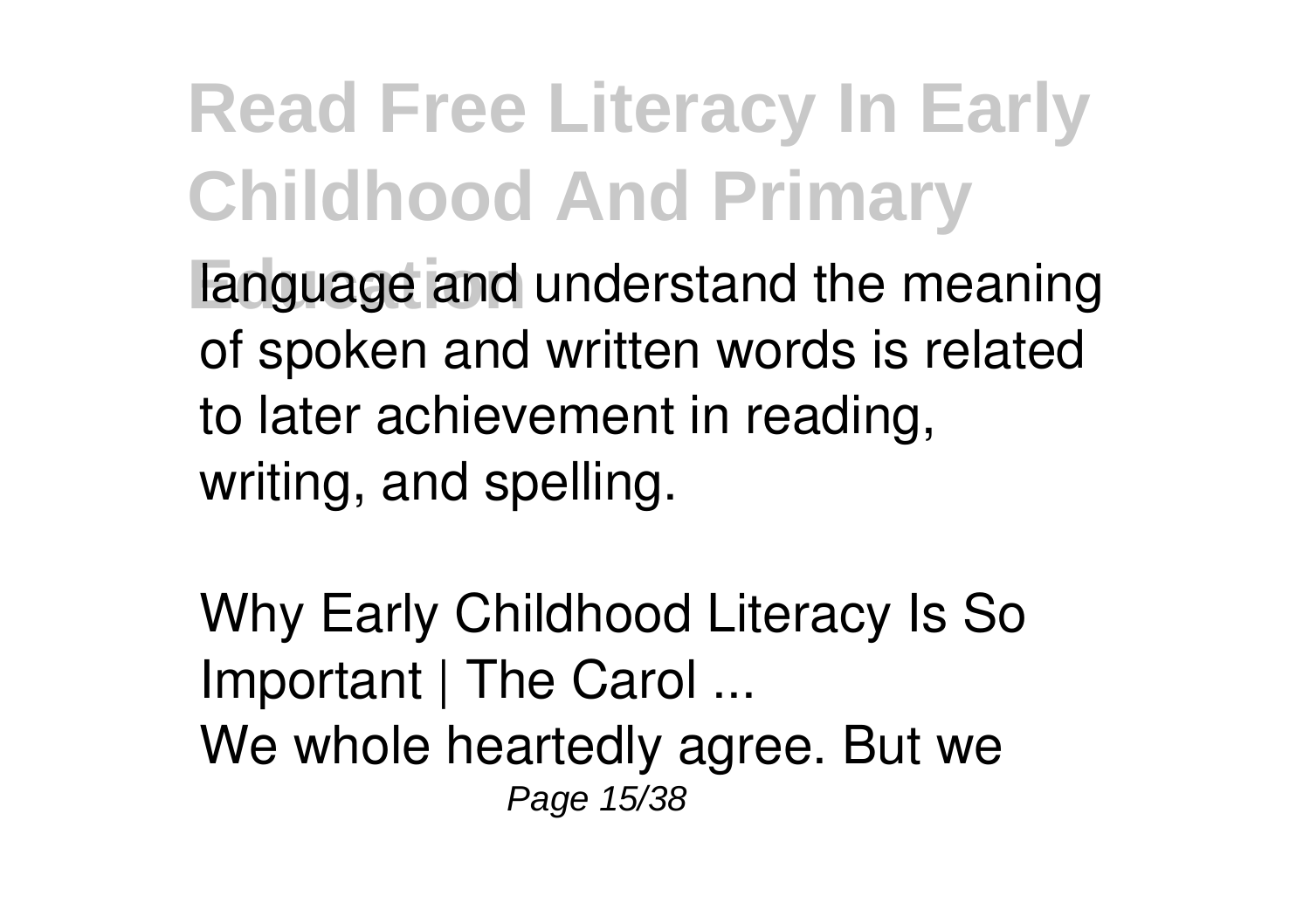**Read Free Literacy In Early Childhood And Primary Education** also believe helping kids to begin developing literacy skills during early childhood is a key to healthy development and success in their

future schooling. Fortunately, developing literacy skills in your child doesn't mean you need to start teaching him to read right away. Page 16/38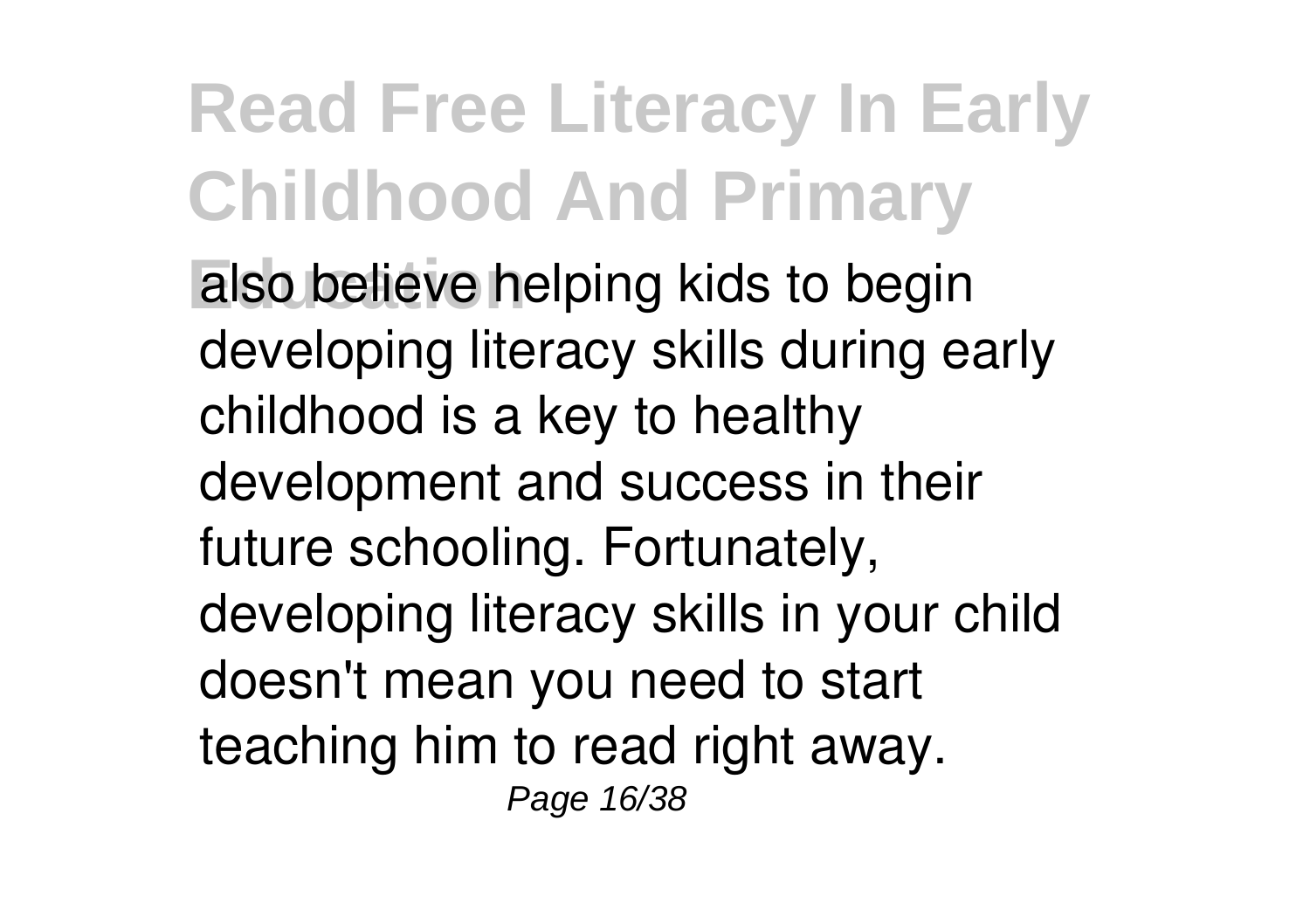#### **Read Free Literacy In Early Childhood And Primary Education** *Strategies for Improving Early Childhood Literacy*

Early Literacy It is critical to help young children be ready for school by working with them to develop early literacy and learning skills. Because strong reading skills form the basis for Page 17/38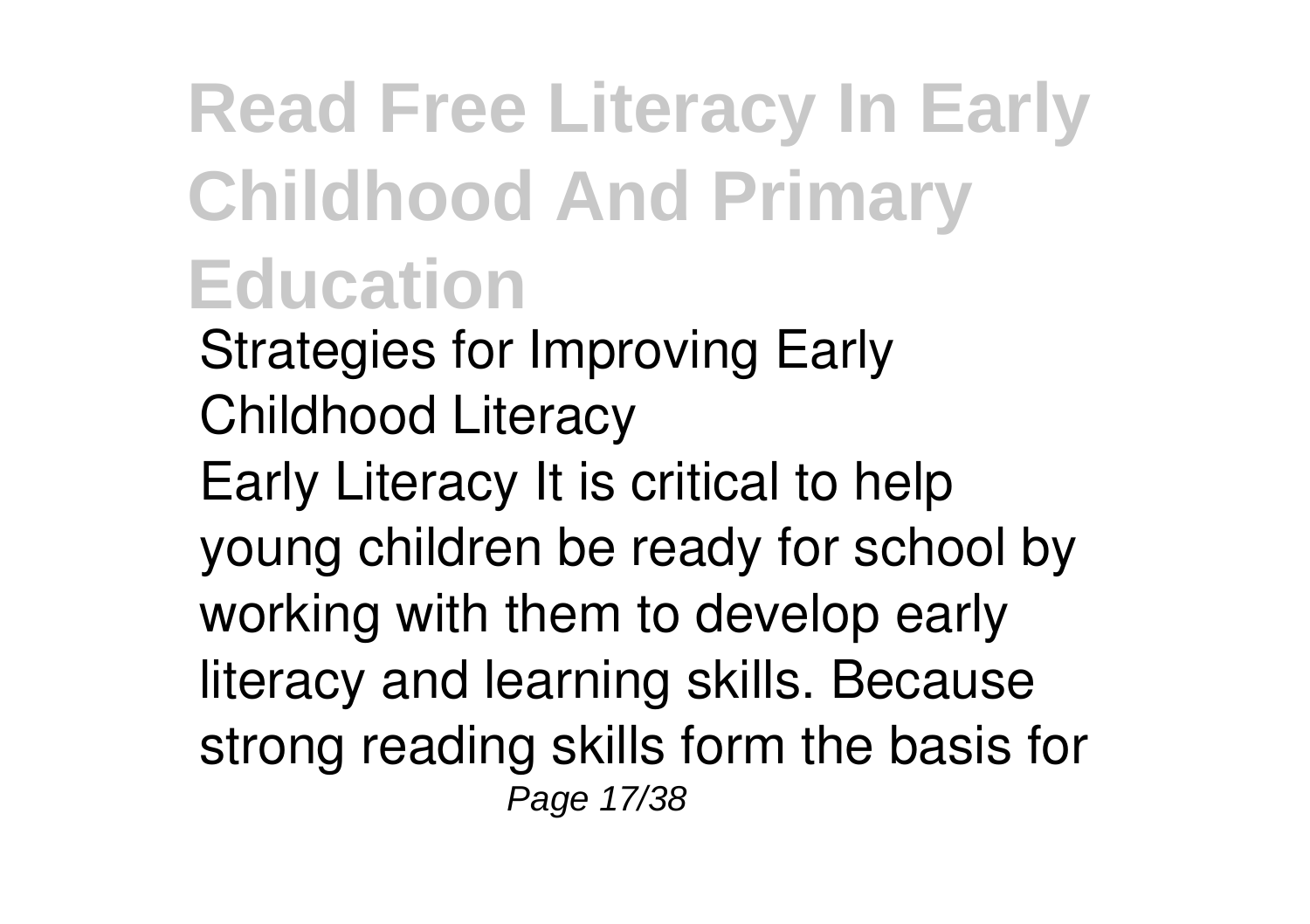**Read Free Literacy In Early Childhood And Primary Fearning in all subjects, it is important** to identify those who struggle with reading as early as possible.

*Early Literacy - Get Ready to Read* provides practical advice about the learning and teaching of language and literacy skills from birth to five years; Page 18/38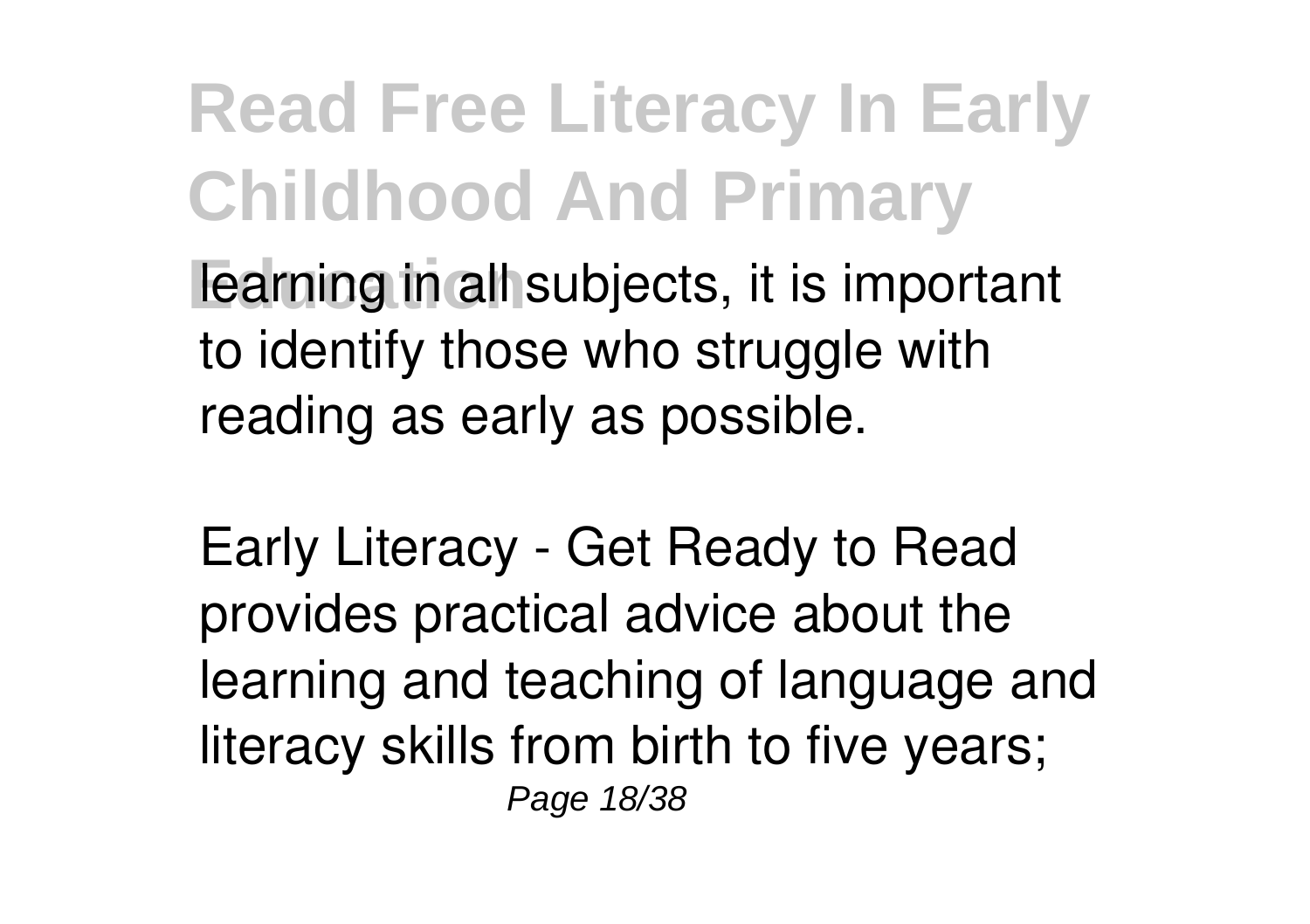**Read Free Literacy In Early Childhood And Primary Education** informs early childhood practice by presenting high-quality integrated teaching and learning approaches focussed on language and literacy; provides key information to improve outcomes for all children in early childhood settings.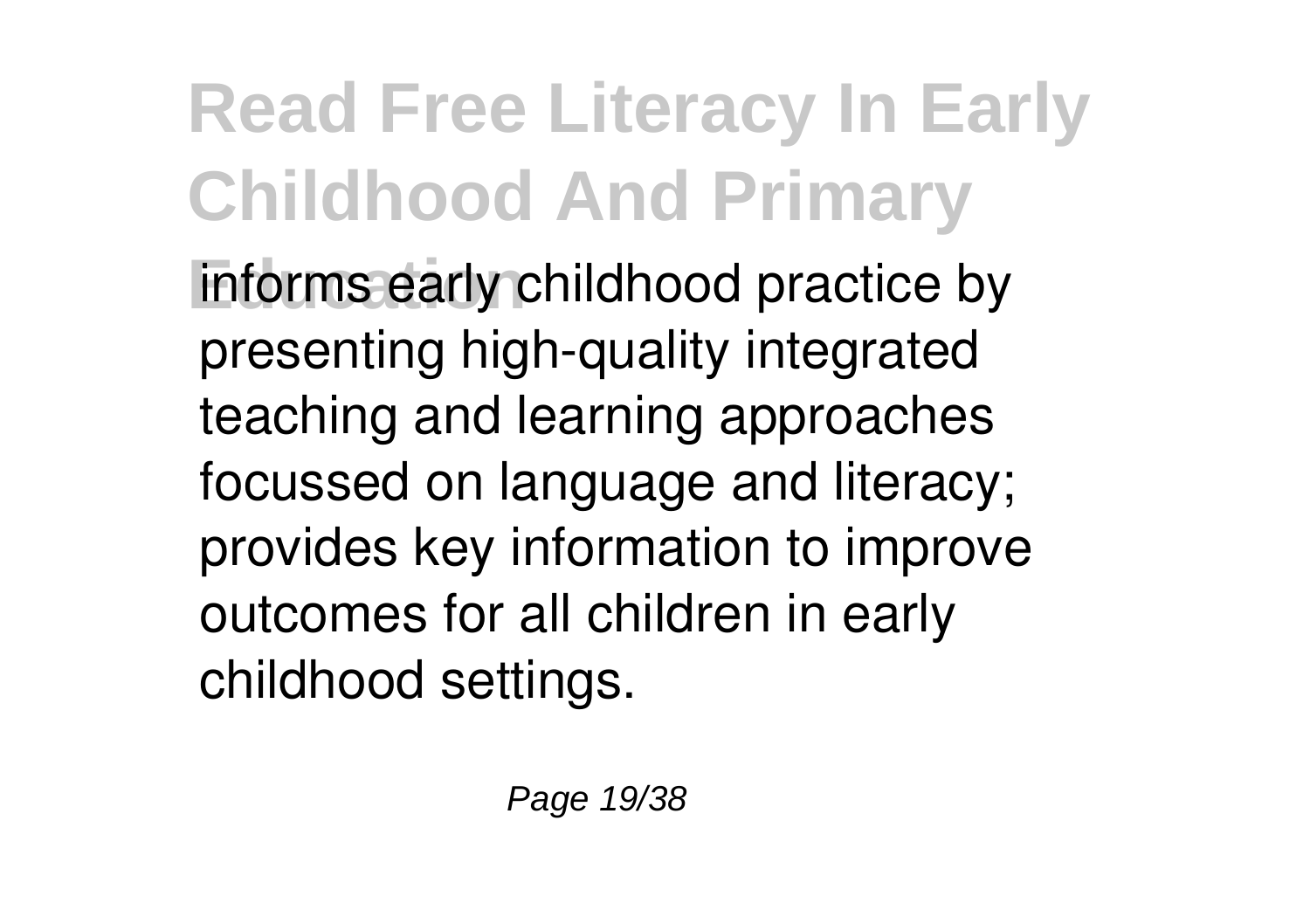*Literacy Teaching Toolkit for early childhood*

This article is part of our series on Parents<sup>[]</sup> Role in Education, focusing on how best to support learning from early childhood to Year 12. Literacy involves meaning-making with materials that...

Page 20/38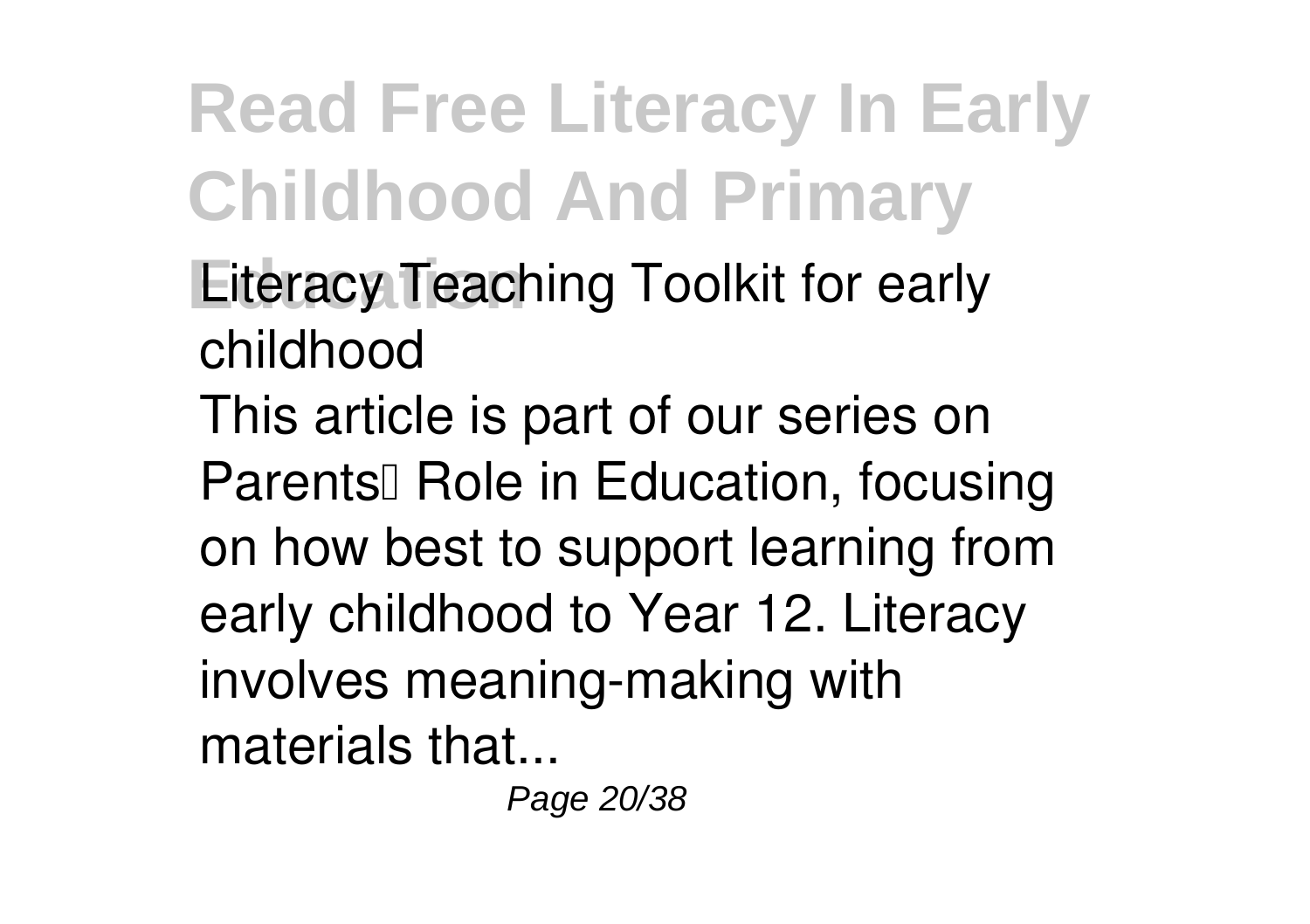*How to encourage literacy in young children (and beyond)* Literacy in Early Childhood and Primary Education (3-8 years) 12 In the case of a number of perspectives we see how the associated theory shaped what are now generally Page 21/38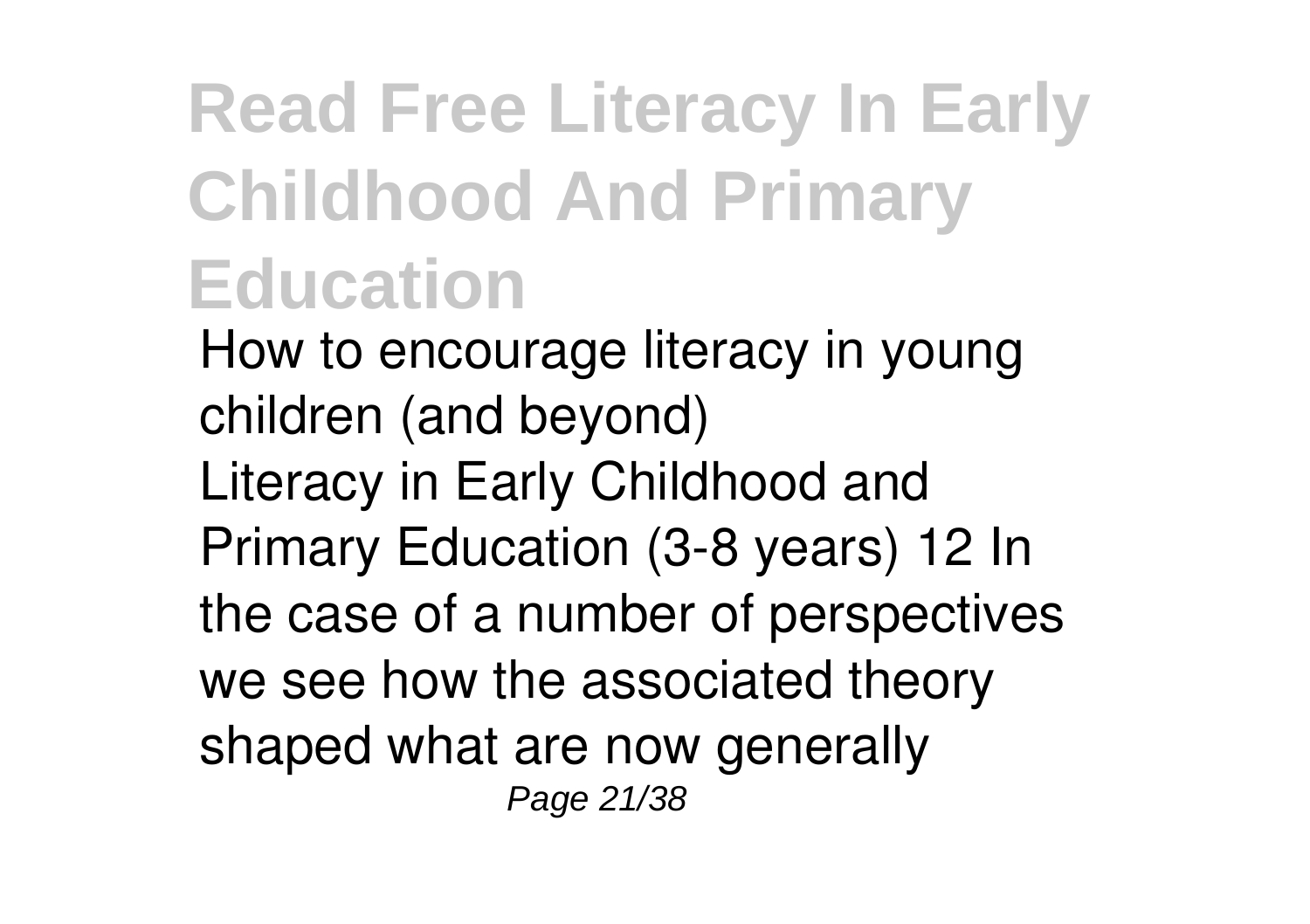**Read Free Literacy In Early Childhood And Primary Accepted maxims about literacy** development. For example, arising from the work of cognitive psychologists there is now widespread acceptance of the

*Literacy in Early Childhood and Primary Education (3-8 years)* Page 22/38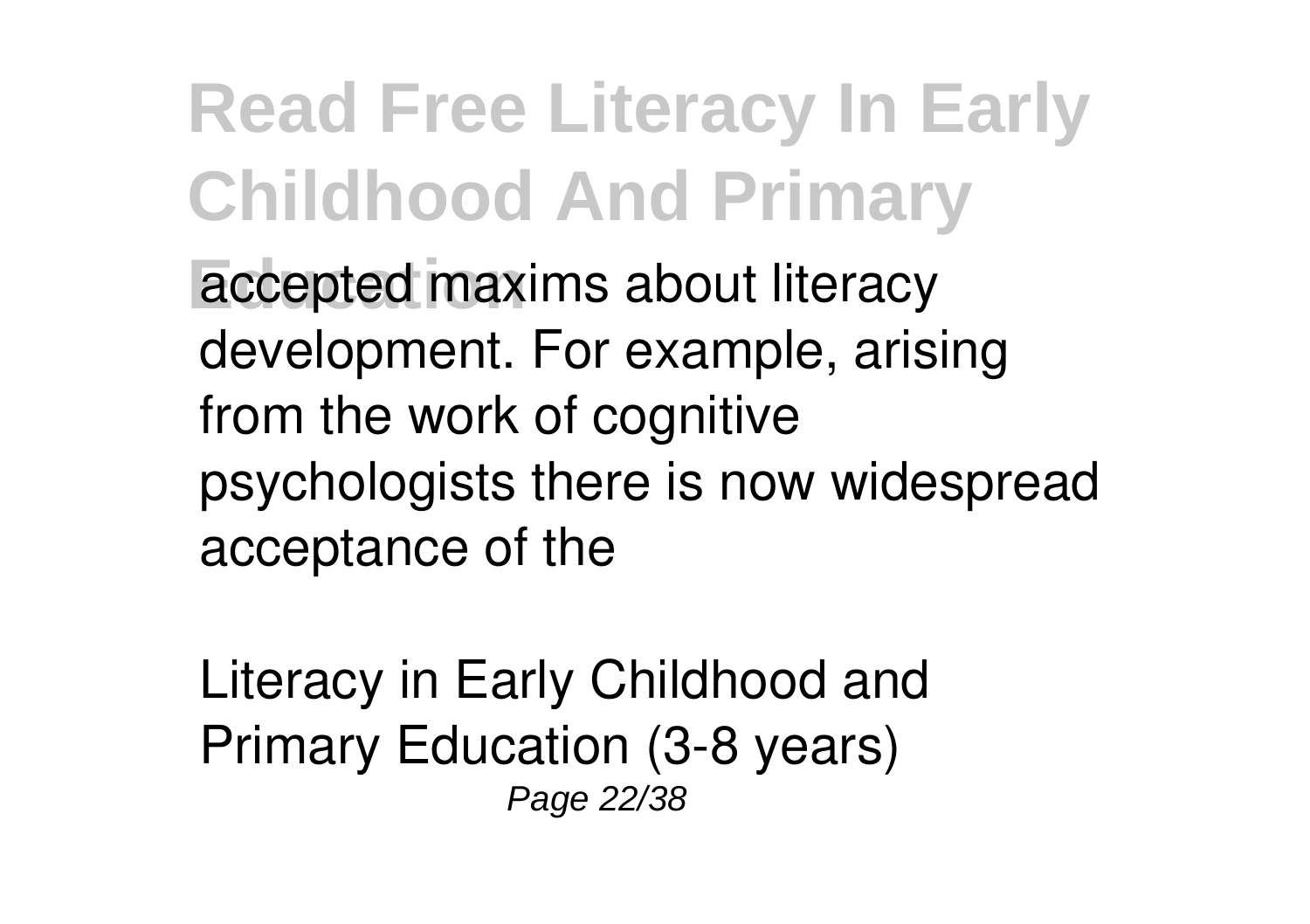**ELiteracy is more than just learning to** read, I says Mary Muhs, dean of the Rasmussen School of Education. **Ill** also includes how children interpret and understand what is being read, as well as writing skills and composition. Literacy skills do not just develop overnight.<sup>[]</sup> "Literacy skills do not just Page 23/38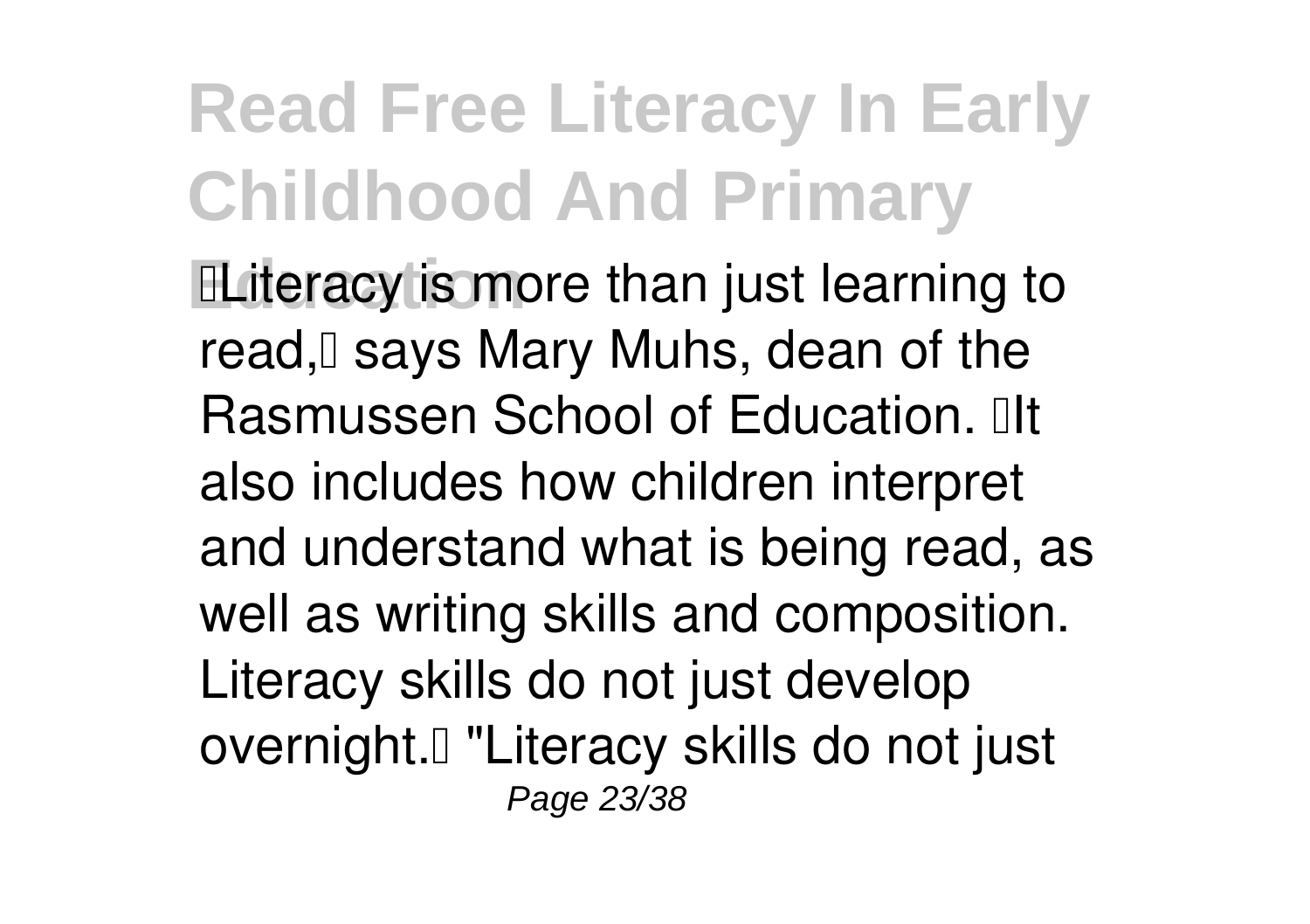**Read Free Literacy In Early Childhood And Primary** develop overnight."

*15 Literacy Activities for Preschoolers | Rasmussen College* Early childhood teachers play a key role as children develop literacy. While this cluster does not cover the basics of reading instruction, it offers Page 24/38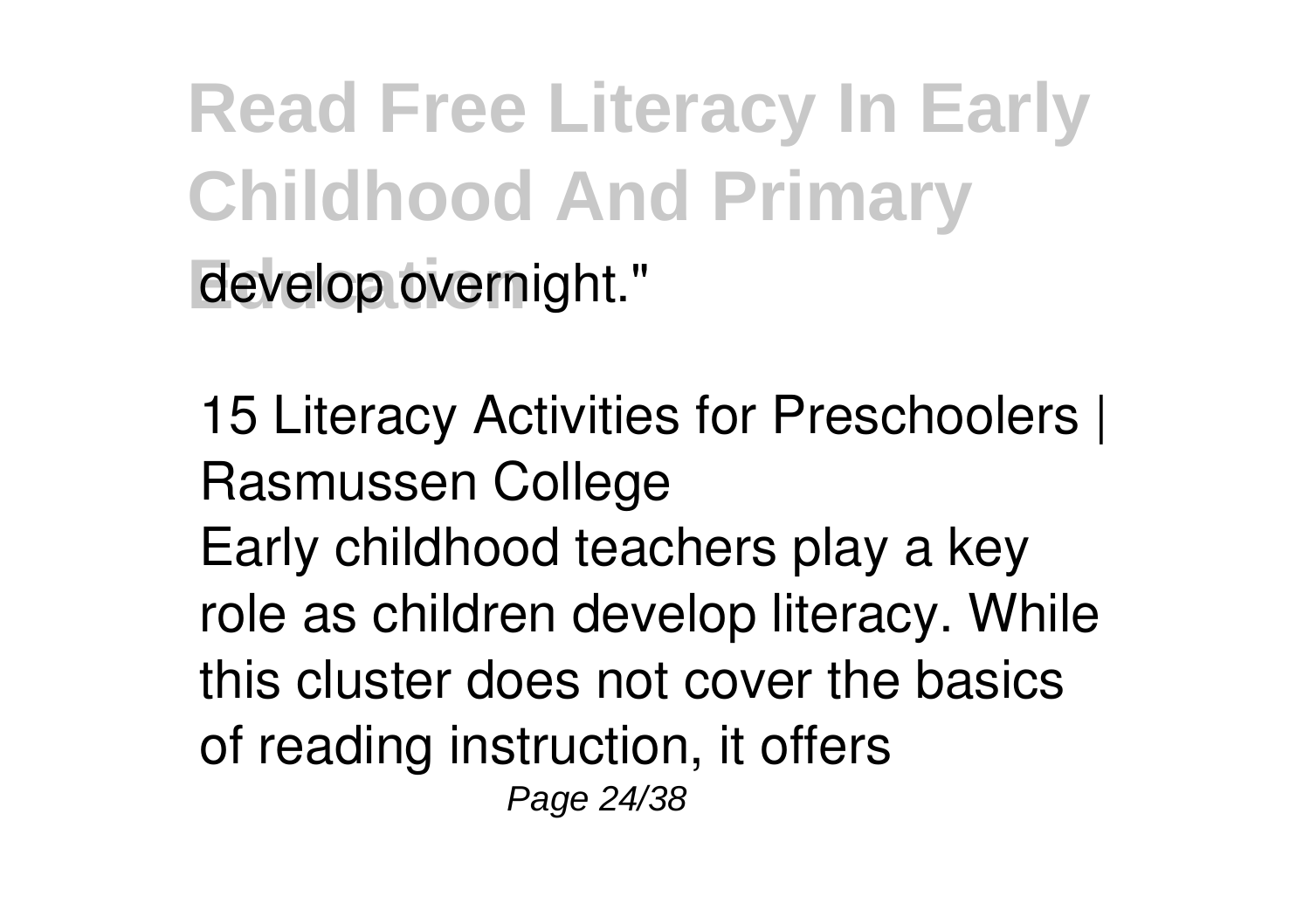**Read Free Literacy In Early Childhood And Primary Elassroom-tested ways to make** common practices like read alouds and discussions even more effective. This drawing is by a 4-year-old at Bet Yeladim Preschool in Columbia, MD,

*Language and Literacy Development: Research-Based, Teacher ...* Page 25/38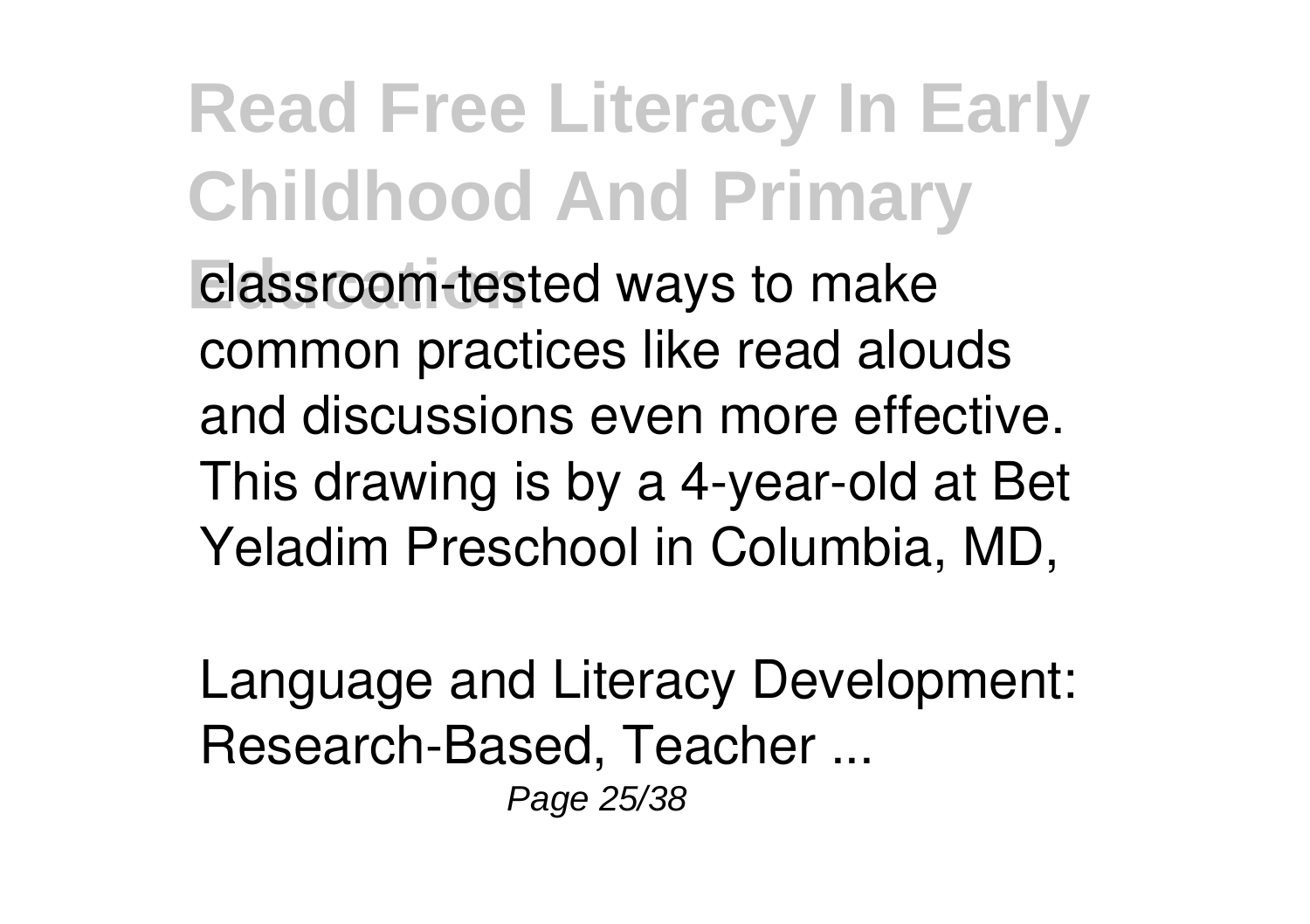**Read Free Literacy In Early Childhood And Primary Early literacy skills can start** developing in the primary childhood years. Some early literacy skills include letter knowledge, print awareness, phonological awareness, and emergent writing skills. Early literacy skills that are developed during the early years of a child $\mathbb{S}$  life can Page 26/38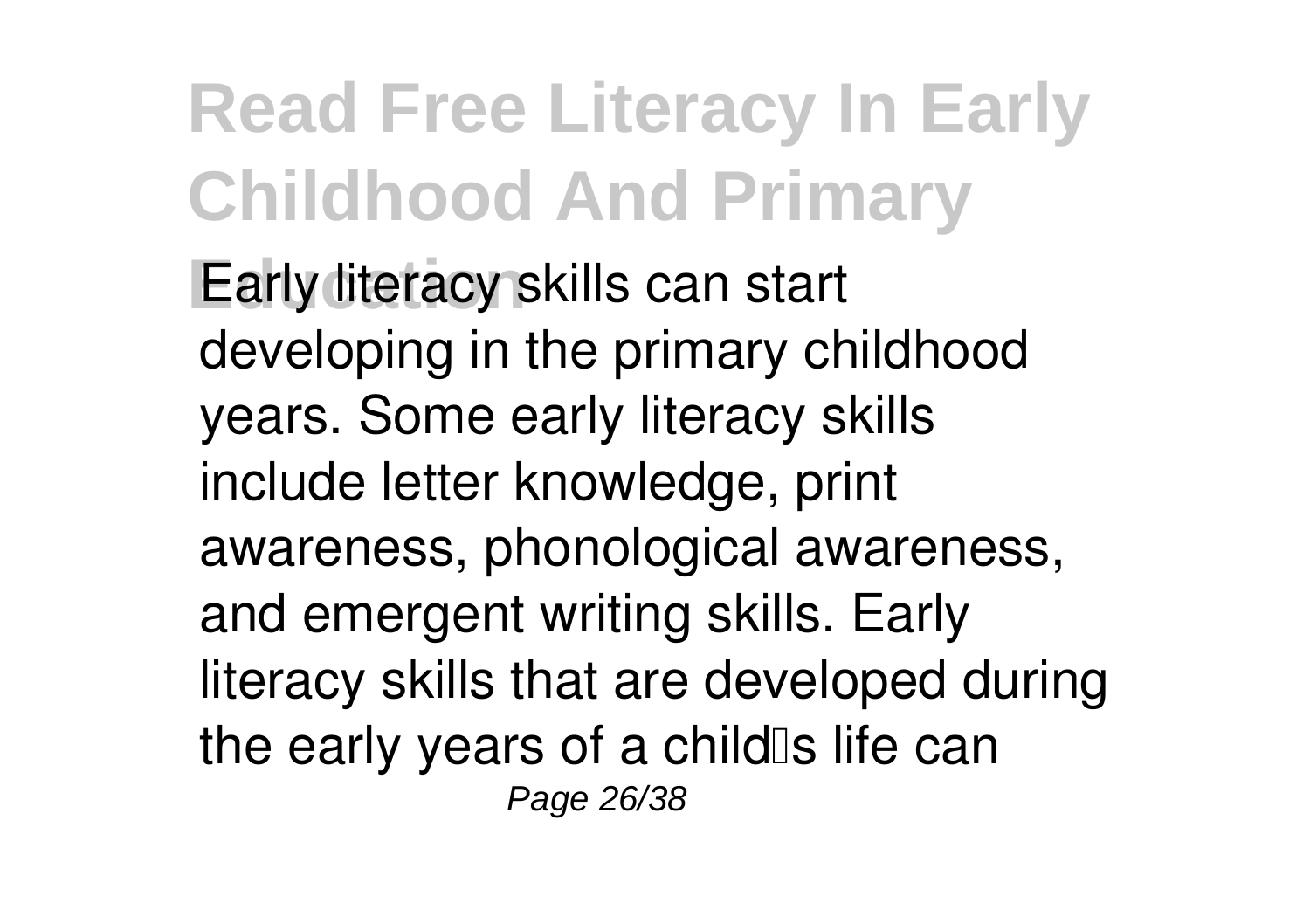**Read Free Literacy In Early Childhood And Primary help them become successful later on** in school.

*Literacy in Early Childhood Education | Momentum Early ...* Literacy in early childhood - Sean Dolan. In this edition of He Kupu, the theme of literacy is explored with a Page 27/38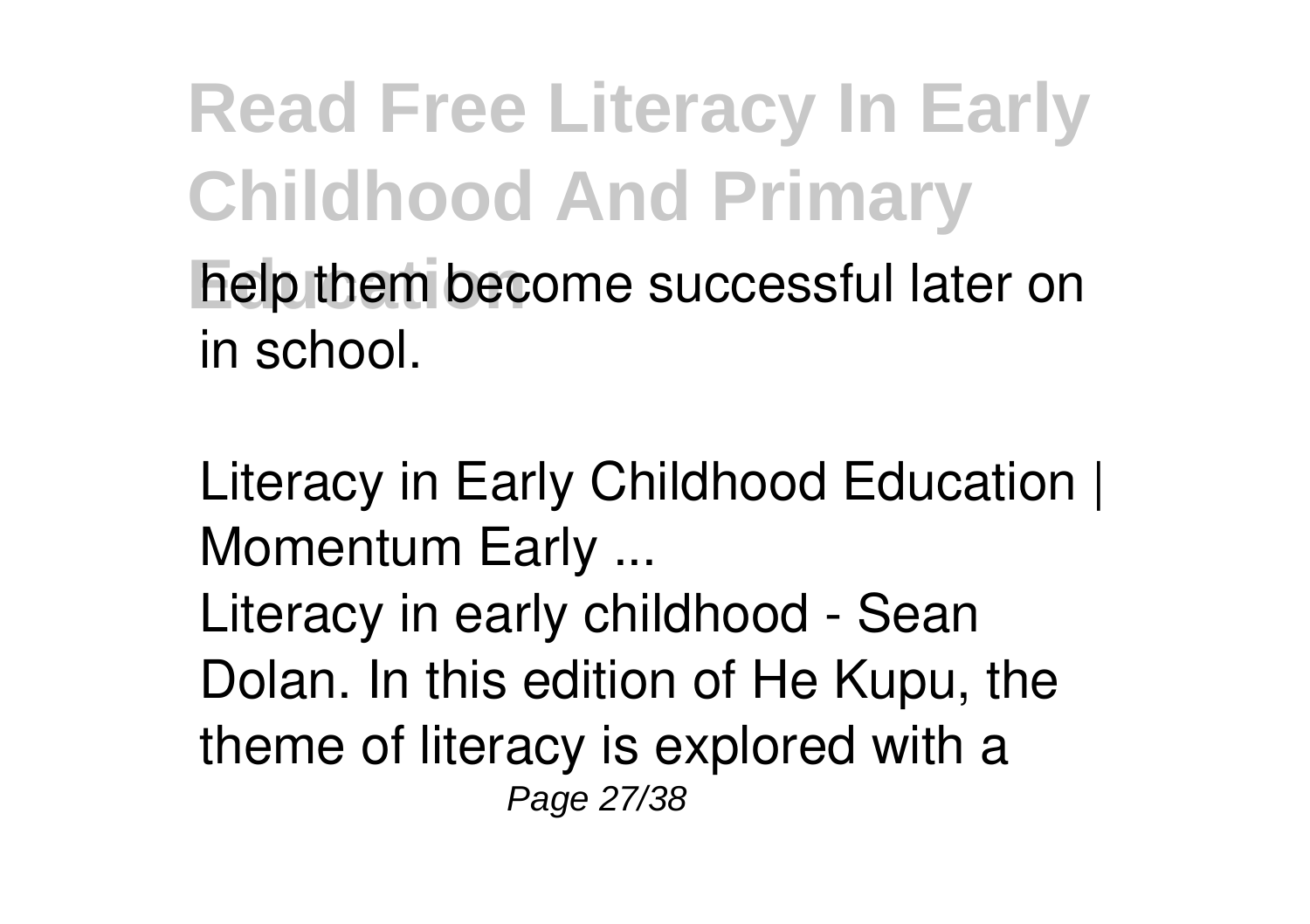**Particular focus on supporting teachers** to recognise and respond to the wide variety of literacy skills children bring to early childhood settings. In a changing demographic, with multiple languages and oral language in the spot light (Education Review Office [ERO], 2017), this issue provides a Page 28/38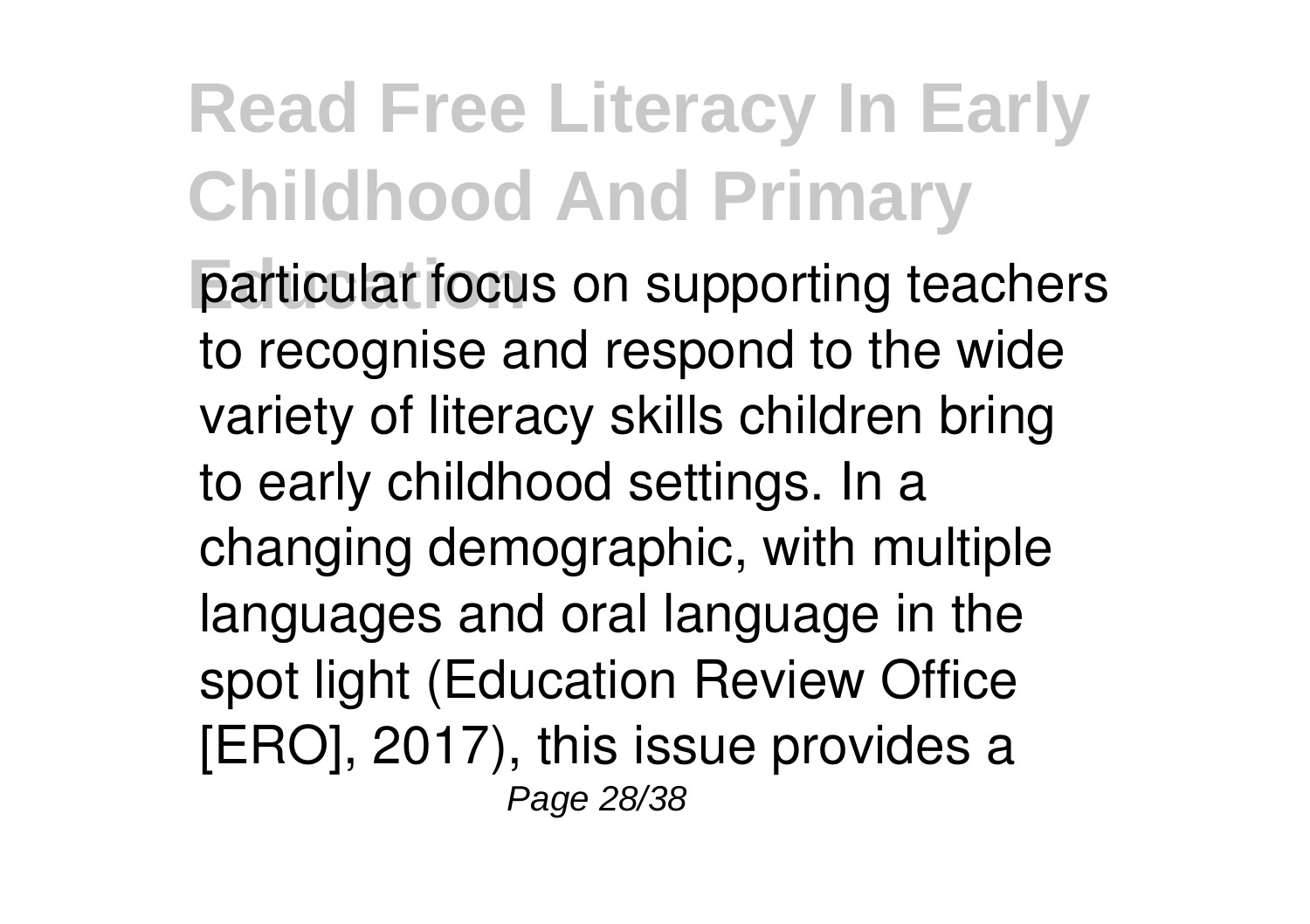**Read Free Literacy In Early Childhood And Primary Education** timely reminder of supporting literacy through children's play and creativity while  $\mathbb{R}$ 

*Literacy in early childhood | Hekupu* Learning to read is a team sport. It is most successful when parents, teachers, and children play and learn Page 29/38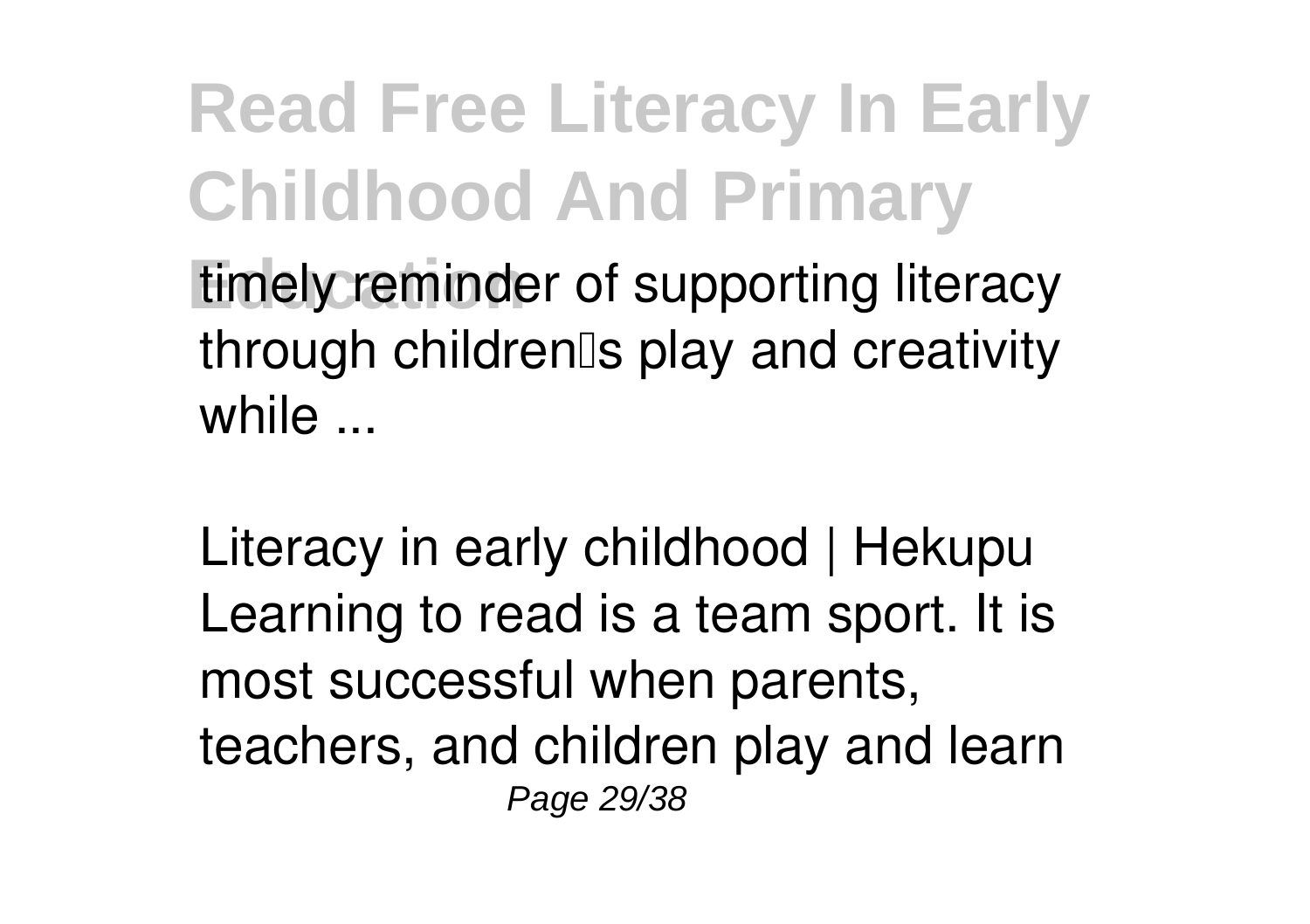**Read Free Literacy In Early Childhood And Primary Education** together. Research shows children develop self-esteem and a life-long love for learning when they are allowed to lead the process. We call the natural progression from early sound recognition to reading and writing: See. Hear. Do.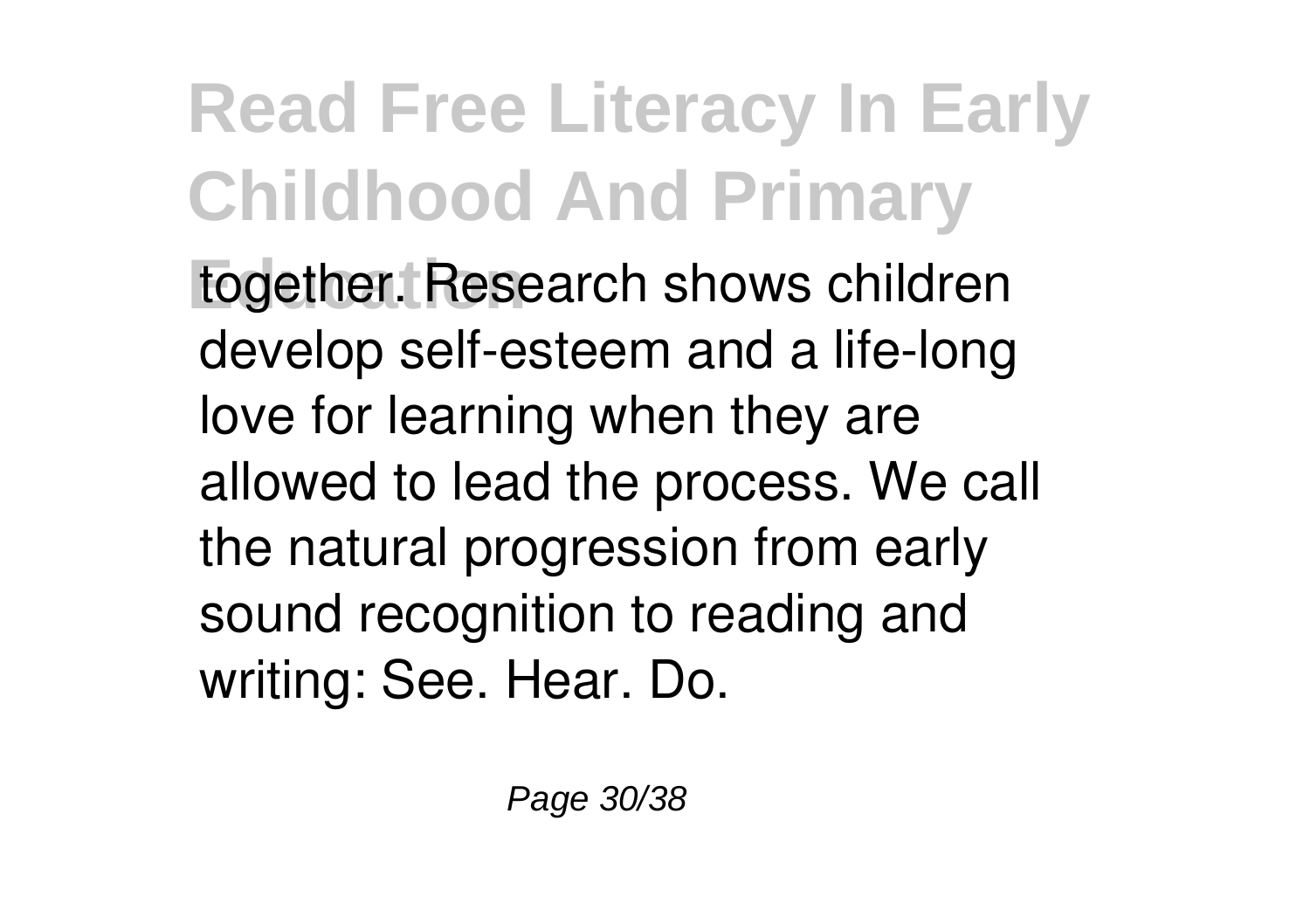**LiteracyCenter.net** Early childhood is a critical time to develop a love of reading. MSU Extension programming is designed to help parents and caregivers make the most of their reading time with their children.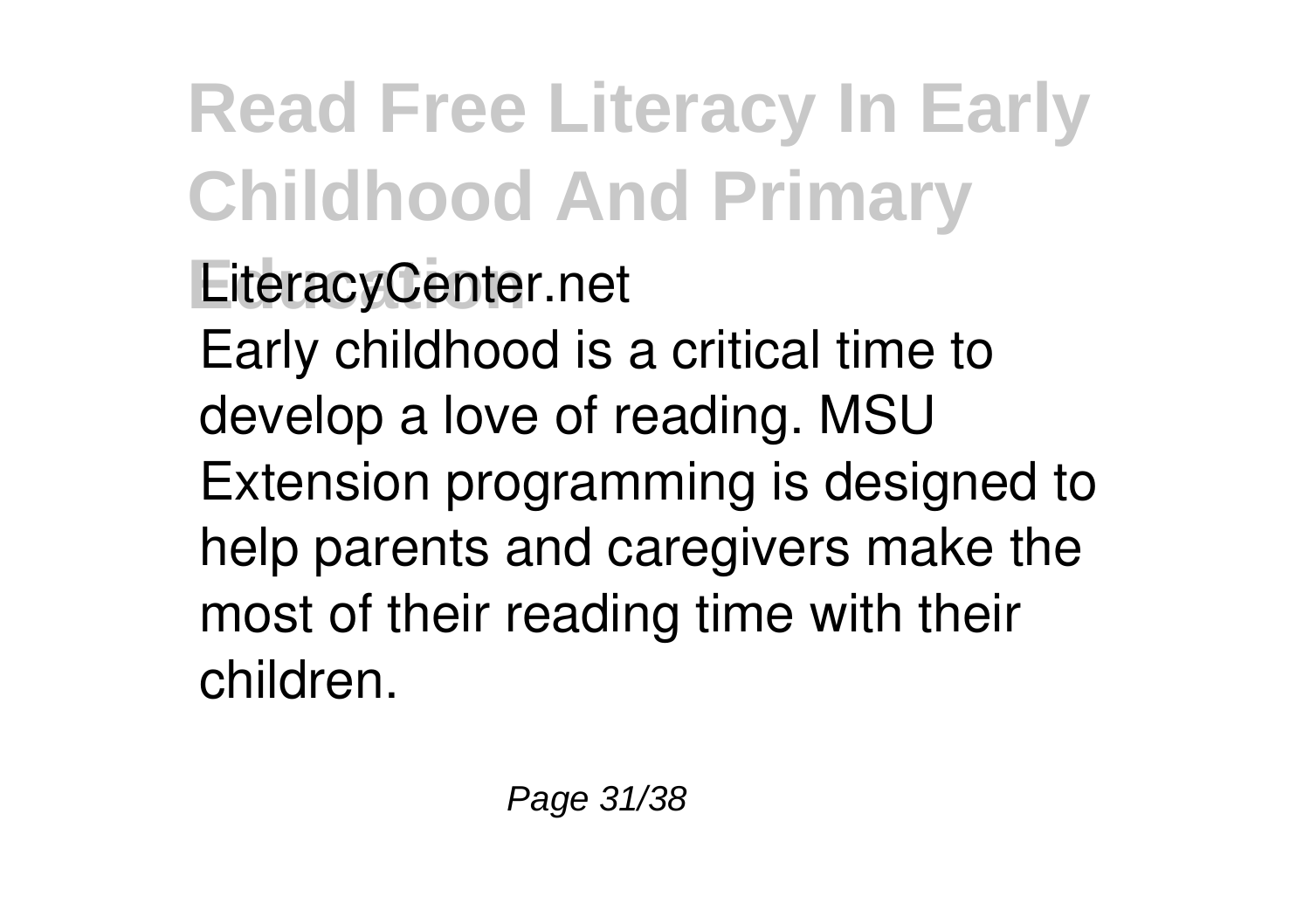**Early Childhood Literacy - Early** *Childhood Development* This handout provides information on how early language and literacy skills unfold for infants and toddlers across the first 3 years of life. Early language and literacy (reading and writing) development begins in the first 3 years Page 32/38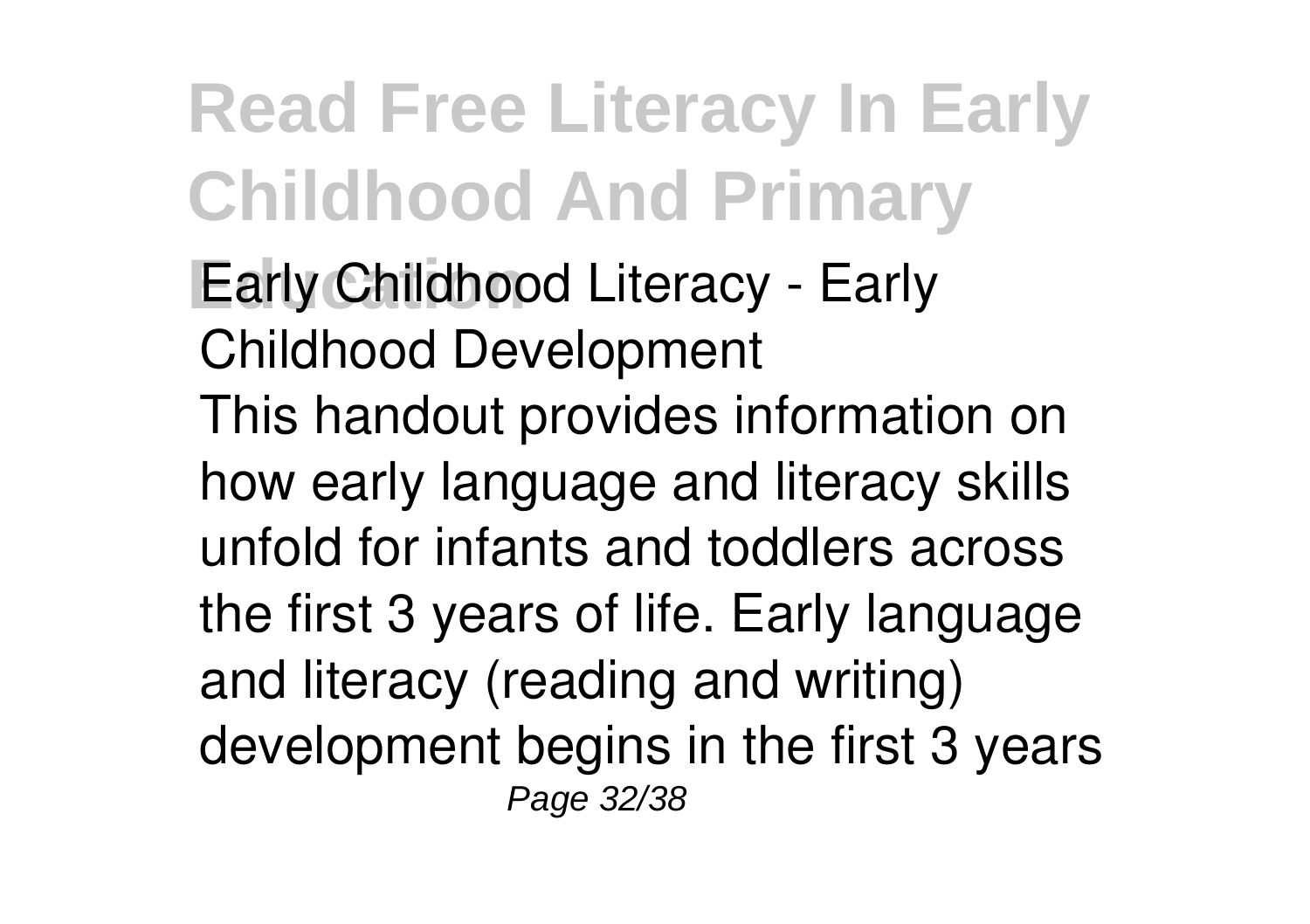**Education** of life and is closely linked to a child<sup>®</sup>s earliest experiences with books and stories.

*What We Know About Early Literacy and Language Development ...* Literacy is defined as the ability to read and write 1. Like language, Page 33/38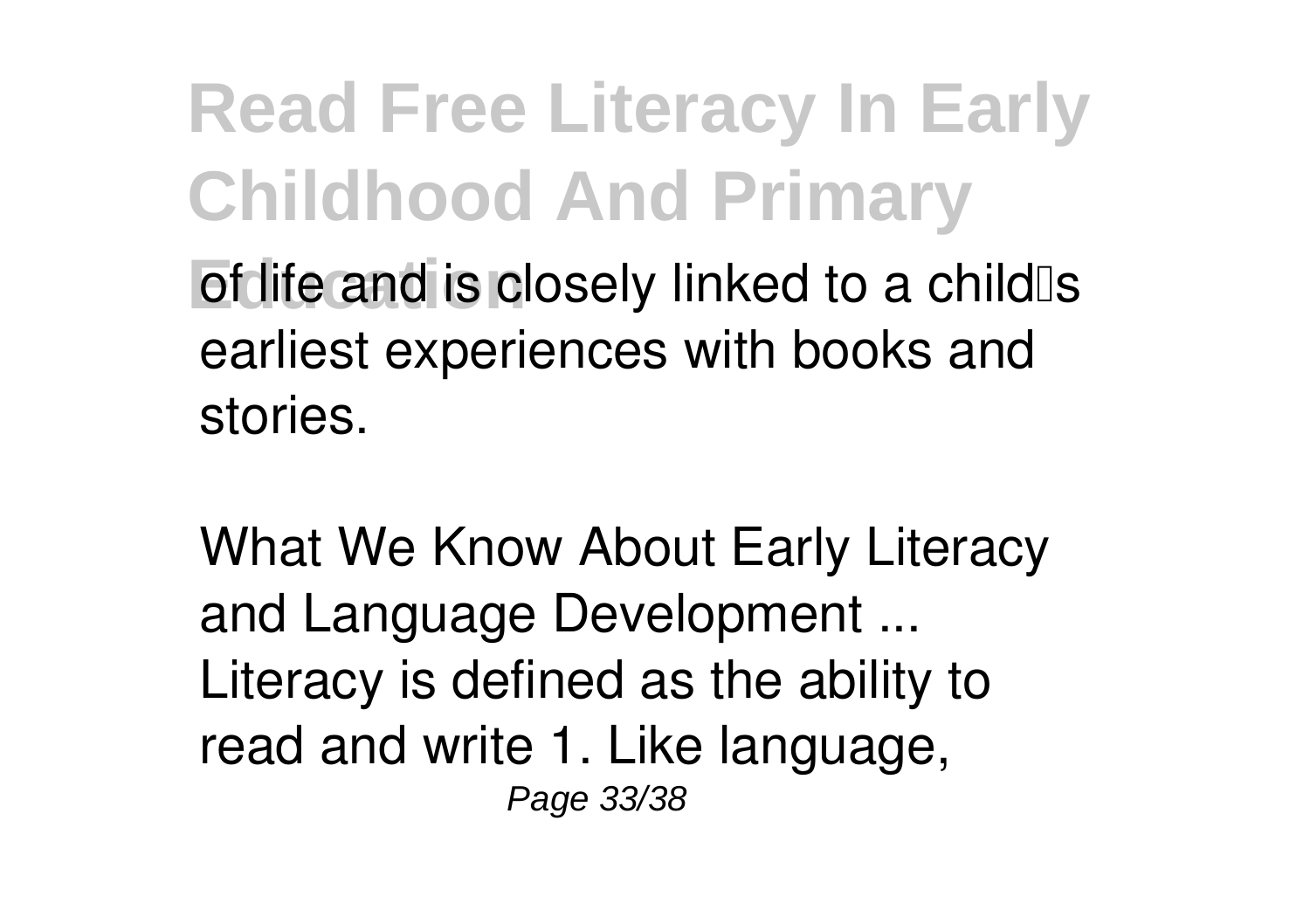**literacy develops through the** interactions a child experiences with others. In early childhood, for example, literacy can develop through hearing stories read from books and showing children pictures with words.

*Language and Literacy Development* Page 34/38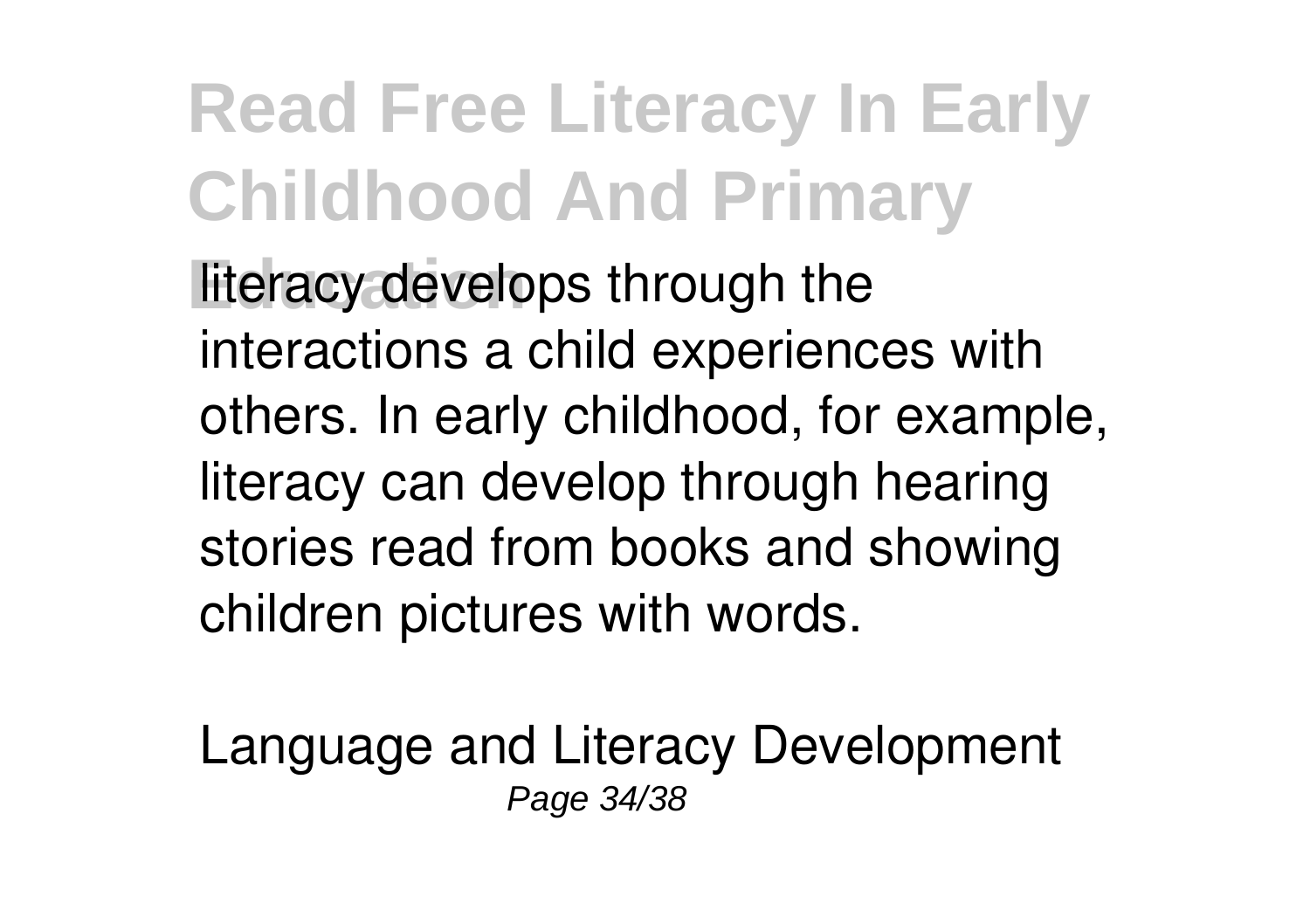**In Understanding Child ...** 

The Literacy Teaching Toolkit provides practical advice about the learning and teaching of language and literacy skills from birth to five years. The resources within the Toolkit inform early childhood practice by presenting high quality integrated teaching and Page 35/38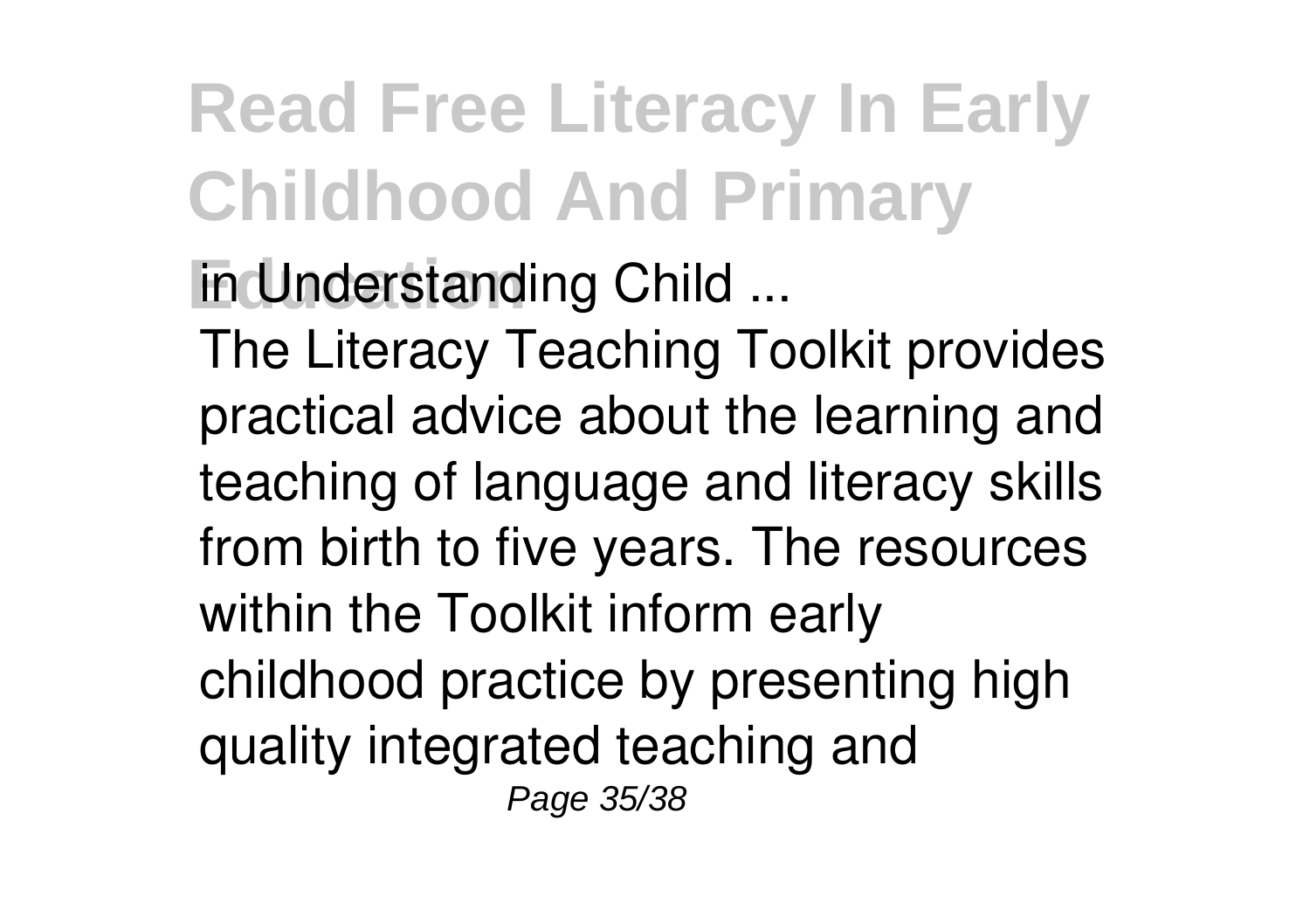**Read Free Literacy In Early Childhood And Primary Learning approaches focussed on** language and literacy.

*The early childhood literacy teaching toolkit explained* Traditionally the term  $\mathbb{I}$ literacy $\mathbb{I}$  has been used to refer to skills in reading, writing and maths, but many in the Page 36/38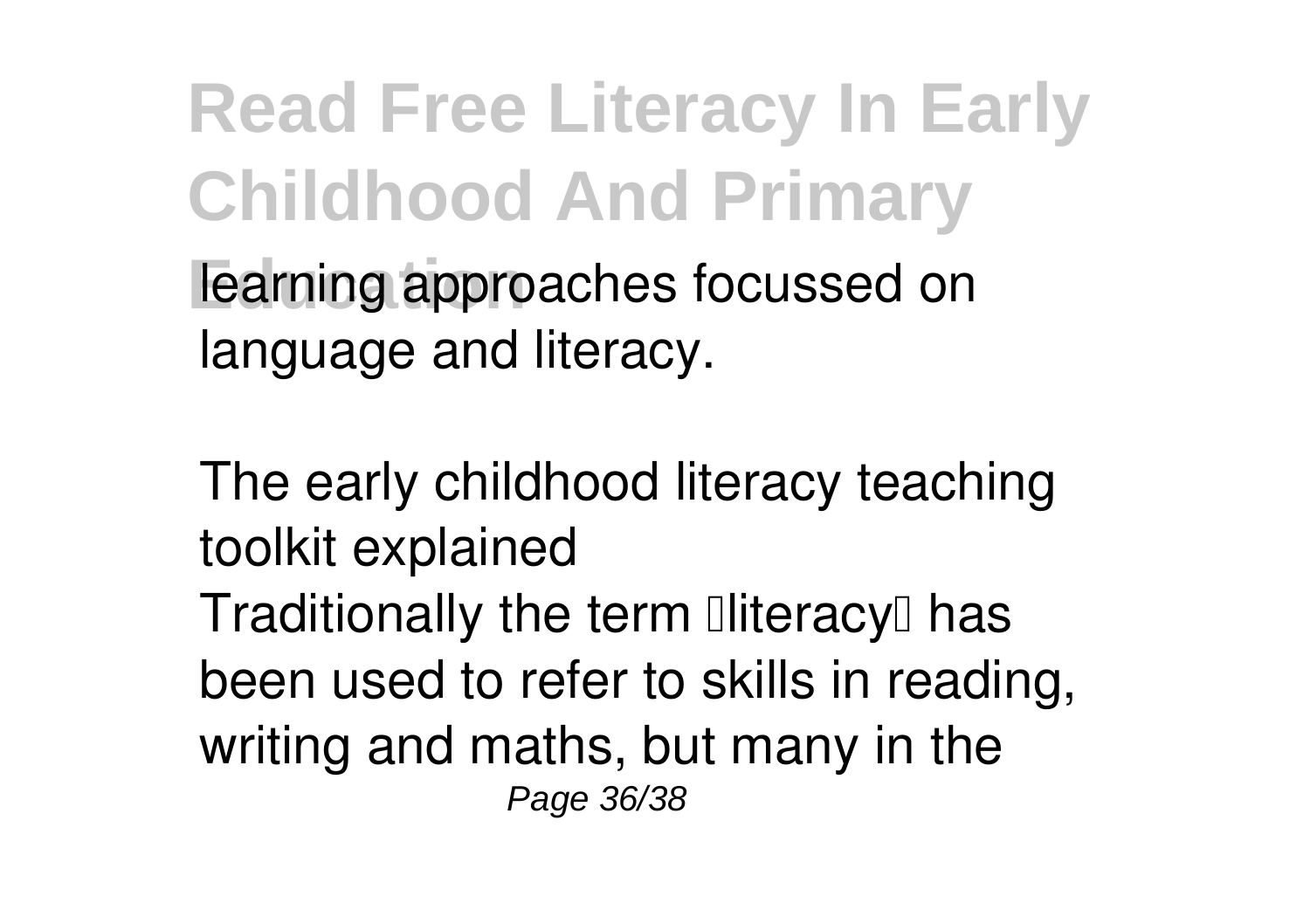field of early childhood education now consider **Iliteracies** as encompassing a wider range of ways that young children communicate meaning with others including oral language, play, movement, mark-making and technologies.